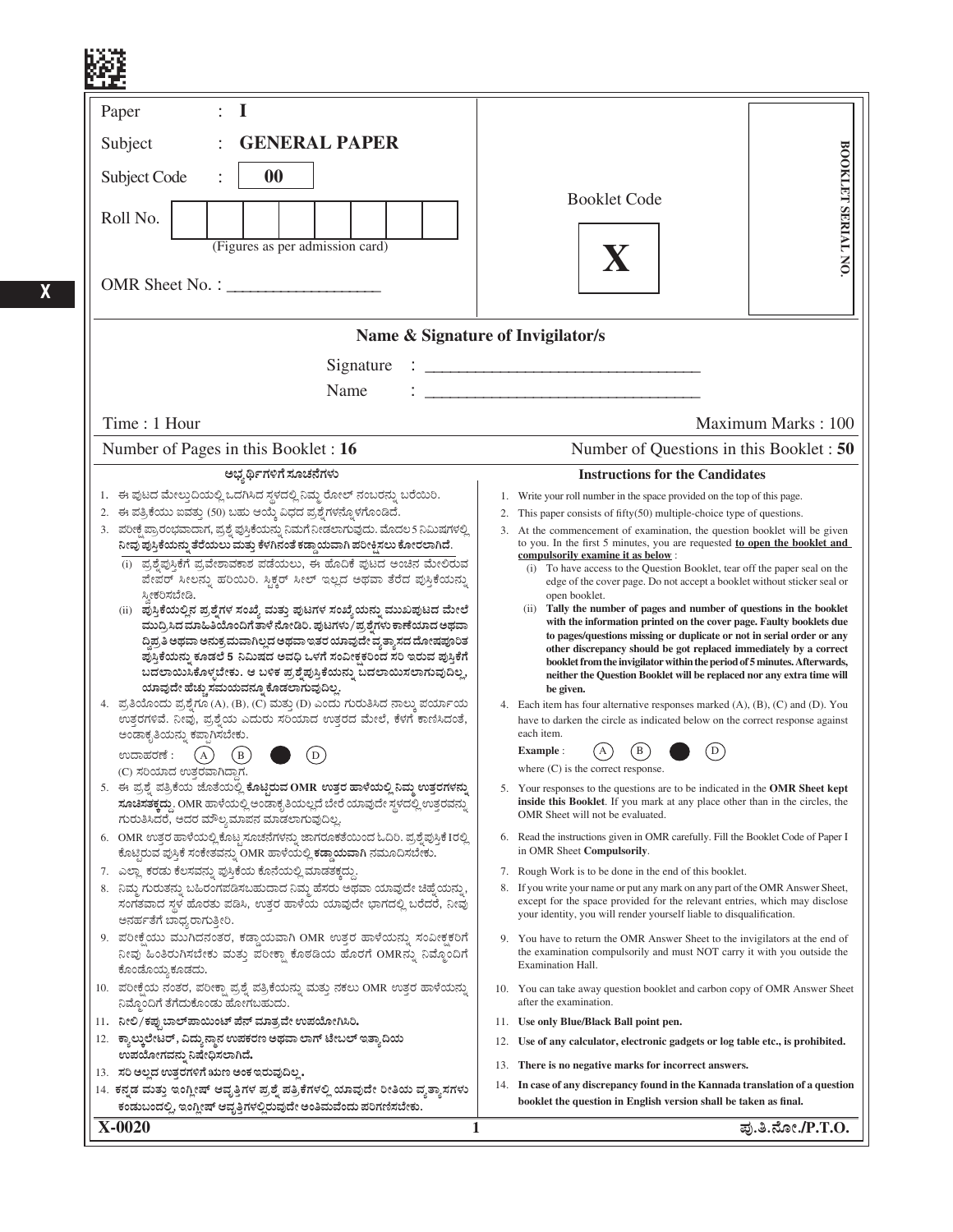

ಪೇಪರ್ – I

- 1. ASIC ಎಂದರೆ
	- (A) ಅಮೆರಿಕನ್ ಸೈಸಿಫಿಕ್ ಇಸ್ಟಕ್ಷನ್ ಕೋಡ್
	- (B) ಅಪ್ಲಿಕೇಶನ್ ಸೈಸಿಫಿಕ್ ಇಂಟೆಗ್ರೇಟೆಡ್ ಸರ್ಕ್ಯೂಟ್
	- (C) ಅಪ್ಲಿಕೇಶನ್ ಸೈಸಿಫಿಕ್ ಇಸ್ಟ್ರಕ್ಷನ್ ಕೋಡ್
	- (D) ಅಮೆರಿಕನ್ ಸ್ಪಾಂಡರ್ಡ್ ಇನ್ ಪುಟ್ ಕೋಡ್
- 2. ದೂರ ಸಂಪರ್ಕದ ಚಾನಲ್ ಸಾಮರ್ಥ್ಯವನ್ನು ಮೆಗಾಬೈಟ್ ಅಥವಾ ಗಿಗಾಬಿಟ್ ಪ್ರತಿ ಸೆಕೆಂಡಿಗೆ ಹೀಗೆಂದು ಕರೆಯುತ್ತಾರೆ
	- (A) ಹರ್ಟ್ಸ್ (B) ನೈಜ ಸಮಯ
	- (C) ಬೌಡ್ ದರ (D) ಬ್ಯಾಂಡ್ವಾಡ್ತ್
- 3. ಗಣಕಯಂತ್ರವು ಚಾಲನೆಯಲ್ಲಿರುವಾಗ ಒಂದು ಅರೆವಾಹಕ ಸಾಧನವು ಮಾಹಿತಿಯನ್ನು ಸಂಗ್ರಹಿಸುತ್ತದೆ ಮತ್ತು ಮಾರ್ಪಡಿಸುತ್ತದೆ, ಆದರೆ ಗಣಕಯಂತ್ರವನ್ನು OFF ಮಾಡಿದಾಗ ಮಾಹಿತಿ ಉಳಿದುಕೊಂಡಿರುತ್ತದೆ. ಇದನ್ನು ಹೀಗೆಂದು ಕರೆಯುತ್ತಾರೆ.
	- (A) ಫ್ಲ್ಯಾಶ್ ಮೆಮೊರಿ
	- (B) ಬಫರ್ ಮೆಮೊರಿ
	- (C) ರ್ಾಂಡಮ್ ಎಕ್ಸೆಸ್ ಮೆಮೊರಿ
	- (D) ಅಸ್ಪಷ್ಟಮೆಮೊರಿ
- 4. ದೂರ ಸಂಪರ್ಕದ ನೆಟ್ವರ್ಕ್ ವಿಸ್ತಾರವಾದ ಭೌಗೋಳಿಕ ಪ್ರದೇಶವಾದ ರಾಜ್ಯ ಅಥವಾ ದೇಶವನ್ನು ವ್ಯಾಪಿಸಿದಾಗ ಅದನ್ನು ಹೇಗೆ ಕರೆಯುತ್ತಾರೆ
	- (A) ಎಲ್ಲಾ ಪ್ರದೇಶದ ನೆಟ್ ವರ್ಕ್
	- (B) ಜಾಗತಿಕ ಪ್ರದೇಶದ ನೆಟ್*ವ*ರ್ಕ್
	- (C) ಸ್ಥಳೀಯ ಪ್ರದೇಶದ ನೆಟ್*ವ*ರ್ಕ್
	- (D) ವಿಶಾಲವಾದ ಪ್ರದೇಶದ ನೆಟ್*ವ*ರ್ಕ್
- 5. ಕೆಳಗಿನವುಗಳಲ್ಲಿ ಯಾವುದು ಆಪರೇಟಿಂಗ್ ಸಿಸ್ತಮ್ ಅಲ್ಲಿ ?
	- (A) ಯುನಿಕ್ಸ್ (B) ಲಿನಕ್ಸ್
	- (C) ವಿಂಡೋಸ್ XP (D) ವಿನಕ್
- 6. ವಿಶೇಷ ಶಿಕ್ಷಣ ಕೋರ್ಸ್ಗಳು ಈ ಮಂಡಳಿಯ ನಿಯಂತ್ರಣಕ್ಕೊಳಪಟ್ಟಿವೆ
	- (A) ಭಾರತೀಯ ವಿಶೇಷ ಶಿಕ್ಷಣ ಮಂಡಳಿ (SECI)
	- (B) ಭಾರತೀಯ ಪುನರ್ವಸತಿ ಮಂಡಳಿ (RCI)
	- (C) ರಾಷ್ಟ್ರೀಯ ಶಿಕ್ಷಕ ಶಿಕ್ಷಣ ಮಂಡಳಿ (NCTE)
	- (D) ಭಾರತೀಯ ವೈದ್ಯಕೀಯ ಮಂಡಳಿ (MCI)
- 7. ಗಣಕಯಂತ್ರ (ಕಂಪ್ಯೂಟರ್)ಗಳನ್ನು ಉಪಯೋಗಿಸುವ ಕೌಶಲಗಳಲ್ಲಿ ನಗರ ಪ್ರದೇಶದ ಮತ್ತು ಗ್ರಾಮೀಣ ಶಿಕ್ಷಕರ ನಡುವಿನ ಅಂತರವನ್ನು ತೊಡೆದುಹಾಕಲು ಸರಕಾರ ಪರಿಚಯಿಸಿದ ಯೋಜನೆ
	- $(A)$  RUSA  $(B)$  NME
	- (C) NMIECT (D) NMECIT
- 8. 'ಜ್ಞಾನ ವಿಜ್ಞಾನ ವಿಮುಕ್ತಯೇ' ಎಂಬ ಧ್ಯೇಯ ವಾಕ್ಯ ಹೊಂದಿದ ಸಂಸ್ಥೆ
	- $(A)$  IGNOU
	- (B) ಜನ ವಿಜ್ಞಾನ ಆಯೋಗ
	- (C) ಮೈಸೂರು ವಿಶ್ವವಿದ್ಯಾಲಯ
	- (D) ಯುಜಿಸಿ (UGC)
- 9. ಕೇಂದ್ರ ಸರಕಾರ 1989 ಇಸವಿಯಲ್ಲಿ ಆರಂಭಿಸಿದ ಮಹಿಳಾ ಸಬಲೀಕರಣ ಕಾರ್ಯಕ್ರಮದ ಹೆಸರು
	- (A) ಮಹಿಳಾ ಕಲ್ಯಾಣ
	- (B) ಮಹಿಳಾ ಸಮಾಖ್ಯ
	- (C) ಮಹಿಳಾ ಜಾಗೃತಿ
	- (D) ಮಹಿಳಾ ಆಂದೋಲನ

# X-0020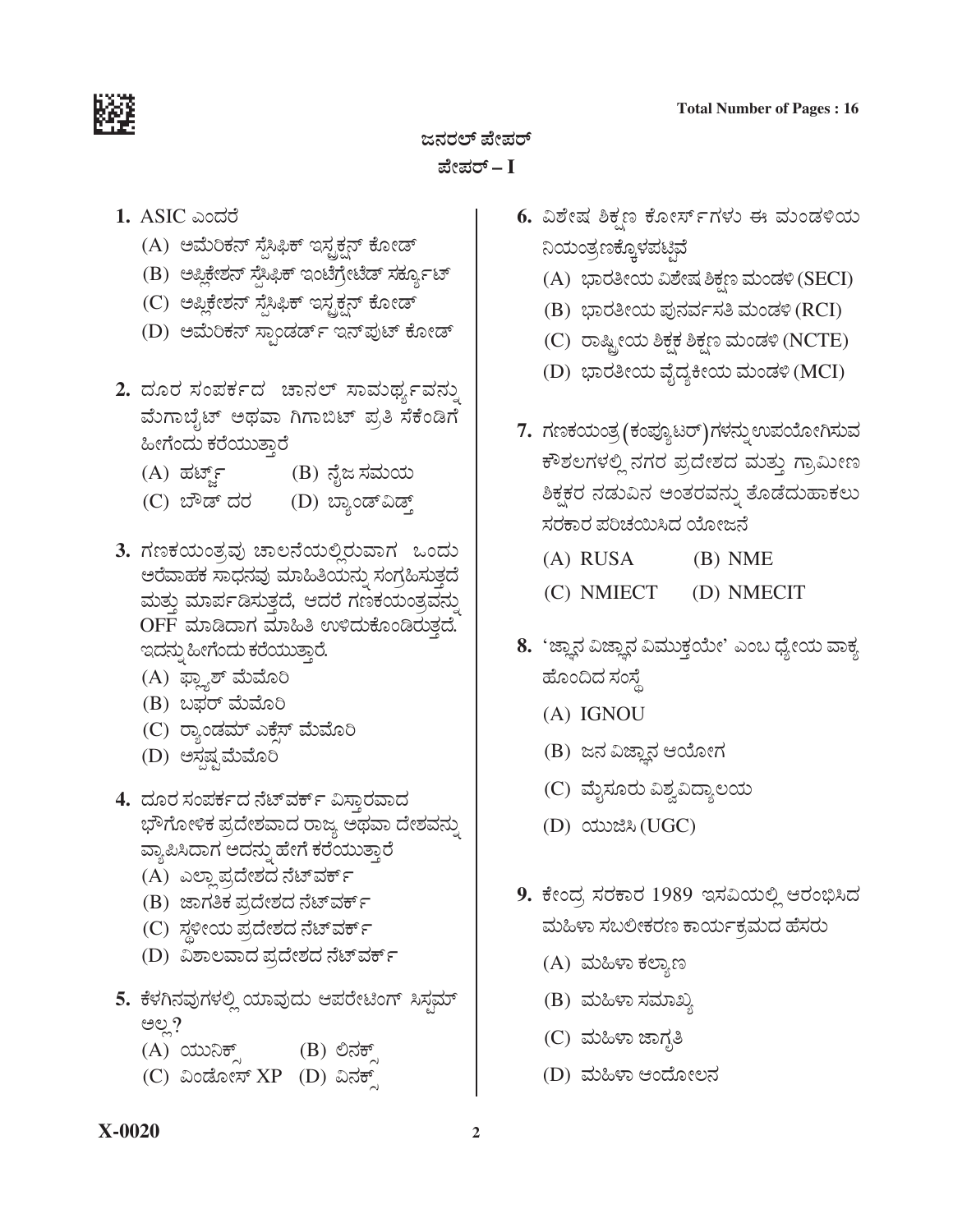

# **General Paper Paper – I**

- **1.** ASIC stands for
	- (A) American Specific Instruction Code
	- (B) Application Specific Integrated **Circuit**
	- (C) Application Specific Instruction Code
	- (D) American Standard Input Code
- **2.** The capacity of the telecommunication channel stated in megabyte or gigabits per second is called
	- (A) Hertz (B) Real time
	- (C) Baud rate (D) Bandwidth
- **3.** A semiconductor device that stores and modifies information while the computer is operating, but that also retains information when the computer is turned OFF is called
	- (A) Flash Memory
	- (B) Buffer Memory
	- (C) Random Access Memory
	- (D) Fuzzy Memory
- **4.** Telecommunication network that spans a wide geographical area such as a State or Country is called
	- (A) All Area Network
	- (B) Global Area Network
	- (C) Local Area Network
	- (D) Wide Area Network
- **5.** Which one of the following is not a Operating System ?
	- (A) Unix (B) Linux
	- (C) Windows  $XP$  (D) Vinux
- **6.** Special Education Courses are controlled by
	- (A) Special Education Council of India
	- (B) Rehabilitation Council of India
	- (C) National Council of Teacher **Education**
	- (D) Medical Council of India
- **7.** The Scheme introduced by the Government to bridge the gap in the skills to use computing devices by the urban and rural teachers
	- (A) RUSA (B) NME (C) NMIECT (D) NMECIT
- **8.** 'Gyan Vijnan Vimuktaye' is the motto of
	- (A) IGNOU
	- (B) Jana Vijnana Aayog
	- (C) University of Mysuru
	- (D) UGC
- **9.** Name the Women's Empowerment Programme initiated by the Central Government in the year 1989.
	- (A) Mahila Kalyan
	- (B) Mahila Samakhya
	- (C) Mahila Jagruti
	- (D) Mahila Andolan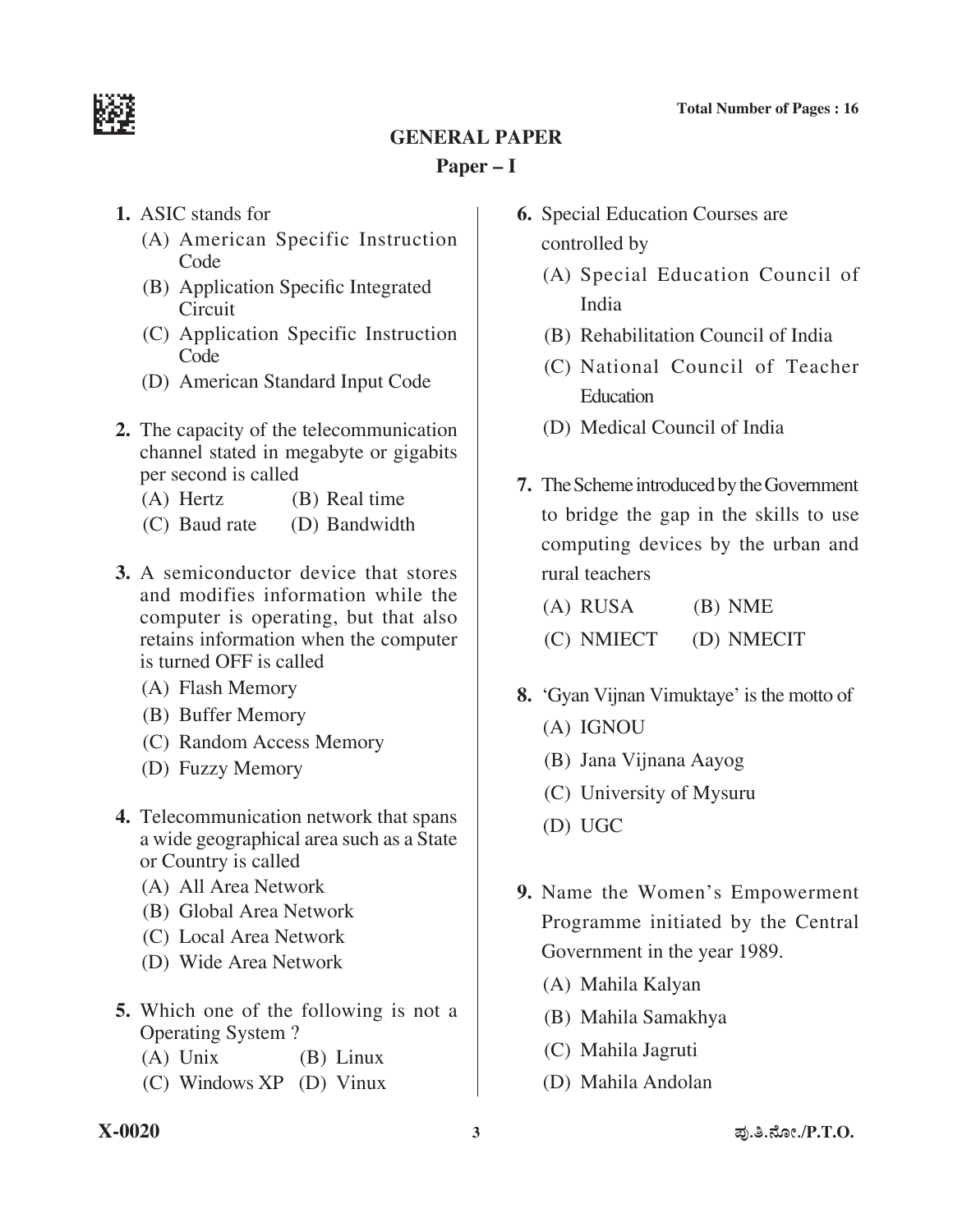

- 10. ಕೆಳಗಿನವುಗಳನ್ನು ಸರಿ ಹೊಂದಿಸಿ :
	- a. ಸ್ಯಾಮ್ ಪಿತ್ರೋಡಾ i. ಉನ್ನತ ಶಿಕ್ಷಣ ಮತ್ತು ಸಮಿತಿ ಸಂಶೋಧನಾ ಆಯೋಗ (CHER)
	- b. ಜ್ಞಾನಂ ಸಮಿತಿ ii. 1500 ವಿಶ್ವವಿದ್ಯಾಲಯಗಳು
	- c. ಯಶ್*ಪಾಲ್* <u>iii. ಭಾರತೀಯ ವಿಜ್ಞಾನ</u> ಸಮಿತಿ ಶಿಕಣ ಮತುಸಂಶೋಧನಾ ಸಂಸ್ಥೆ (ISER)
	- d. ಶರ್ಮಾ ಸಮಿತಿ iv. ಉನ್ತತ ಶಿಕಣ ಮತ್ತು ಸಂಶೋದನೆಗಳ ರಾಷ್ಟ್ರೀಯ ಆಯೋಗ (NCHER)

ಸಂಕೇತಗಳು :

|           | a | b                       | $\mathbf c$  | d                       |
|-----------|---|-------------------------|--------------|-------------------------|
| $(A)$ ii  |   | iv                      | $\mathbf{i}$ | $\overline{111}$        |
| $(B)$ iv  |   | $\mathbf{i}$            | iii          | $\overline{\textbf{1}}$ |
| $(C)$ iii |   | $\overline{\textbf{1}}$ | $\mathbf{i}$ | iv                      |
| $(D)$ i   |   | ii                      | iii          | iv                      |

- 11. ಇವುಗಳಲ್ಲಿ ಯಾವುದು ಒಬ್ಬ ಶಿಕ್ಷಕನು ತನ ವಿದ್ಯಾರ್ಥಿಗಳೊಂದಿಗೆ ಸಂವಹನ ಮಾಡುವಲ್ಲಿ ಮಹತ್ವದ್ದಾಗಿದೆ ?
	- (A) ಅನುಕಂಪ (B) ಸ್ವಾತ್ತಾರೋಪ
	- (D) ವೈರತ್ವ (C) ನಿರಾಸಕ್ತಿ
- 12. ಅತ್ಯಂತ ಪರಿಣಾಮಕಾರಿಯಾದ ಬೋಧನಾ ವಿಧಾನವು ಯಾವುದು ?
	- (A) ಶಿಕಕ ಕೇಂದ್ರಿತ
	- (B) ಮಾಹಿತಿ ಕೇಂದ್ರಿತ
	- (C) ವಿದ್ಯಾರ್ಥಿ ಕೇಂದ್ರಿತ
	- (D) ಪಠ್ಯ ಕೇಂದ್ರಿತ
- 13. ಇವುಗಳಲ್ಲಿ ಯಾವುದನ್ನು ಬೋಧನಾ ಕೌಶಲ್ಯವು ಒಳಗೊಂಡಿರುವುದಿಲ್ಲ?
	- (A) ಕಪುಹಲಗೆಯ ಬರವಣಿಗೆ
	- (B) ಪ್ರಶ್ನೆ ಕೇಳುವಿಕೆ
	- (C) ವಿವರಣೆ ನೀಡುವಿಕೆ
	- (D) ನೋಟ್ಸ್ ಬರೆಸುವಿಕೆ

#### **Total Number of Pages: 16**

- 14. ಕಲಿಕೆಯ ಅತ್ಯಂತ ಸಮರ್ಪಕ ಉದ್ದೇಶವು
	- (A) ಜ್ಞಾನವನ್ನು ಅಂತರ್ಗತಗೊಳಿಸುವುದು
	- (B) ವರ್ತನೆಯ ಮಾರ್ಪಡಿಸುವಿಕೆ
	- (C) ವೈಯಕ್ತಿಕ ಹೊಂದಾಣಿಕೆ
	- (D) ಕೌಶಲ್ಯದ ಸಂಪಾದನೆ
- 15. ಒಬ್ಬ ಶಿಕ್ಷಕನು ಪ್ರಶ್ನೆ ಕೇಳುವುದರಲ್ಲಿ ನಿರರ್ಗಳ ಎಂದು ಹೇಳಬೇಕಾದರೆ
	- (A) ಅರ್ಥಪೂರ್ಣ ಪ್ರಶ್ನೆಗಳನ್ನು ಕೇಳಬೇಕು
	- (B) ಎಷ್ಟು ಸಾಧ್ಯವೋ ಅಷ್ಟು ಪ್ರಶ್ನೆಗಳನ್ನು ಕೇಳಬೇಕು
	- (C) ನಿಗದಿತ ಸಮಯದಲ್ಲಿ ಗರಿಷ್ಠ ಸಂಖ್ಯೆಯ ಪ್ರಶ್ನೆಗಳನ್ನು ಕೇಳಬೇಕು
	- (D) ನಿಗದಿತ ಸಮಯದಲ್ಲಿ ಹೆಚ್ಚಿನ ಅರ್ಥಪೂರ್ಣ ಪ್ರಶ್ನೆಗಳನ್ನು ಕೇಳಬೇಕು

ಈ ಕೆಳಗಿನ ವಾಕ್ಯವೃಂದವನ್ನು ಓದಿರಿ ಹಾಗೂ ನಿವ್ಮು ಅರ್ಥೈಸುವಿಕೆಯ ಆಧಾರದ ಮೇಲೆ 16 ರಿಂದ 20ರವರೆಗಿನ ಪ್ರಶೆಗಳಿಗೆ ಉತ್ತರಿಸಿರಿ :

# ಮಹಿಳೆಯರ ಸ್ಥಾನ :

ಈವರೆಗೂ ವಿವಾಹದ ಆಕರ್ಷಣೆಯನ್ನು ಯಶಸ್ವಿಯಾಗಿಯೇ ತಿರಸ್ತರಿಸಿರುವ ನನ್ನ ಸ್ನೇಹಿತರೊಬ್ಬರು ನನಗೆ ಹೀಗೆ ಬರೆದಿದ್ದಾರೆ : ನಿನೆ ಮುಂಬಾಯಿಯ ಮಲಬಾರಿ ಹಿಲ್ನಲ್ಲಿ ಮಹಿಳೆಯರ ಸಮಾವೇಶವೊಂದು ನಡೆಯಿತು. ಅಲ್ಲಿ ಅನೇಕ ಒಳ್ಳೆಯ ಭಾಷಣಗಳು ಆದವು ಹಾಗೂ ಅನೇಕ ಗೊತ್ತುವಳಿಗಳನು ಸ್ತೀಕರಿಸಲಾಯಿತು. ಸಾಯಂಕಾಲ ಮುಖ್ಯವಾಗಿ ಚರ್ಚೆಯಾದ ವಿಷಯವು ಶಾರದಾ ಮಸೂದೆಯಾಗಿತ್ತು. ನೀವು ಬಾಲಕಿಯರಿಗೆ (ಯುವತಿಯರಿಗೆ) 18 ವರ್ಷ ವಯಸಾಗಿರಬೇಕೆನ್ನುವುದನ್ನು ಎತ್ತಿ ಹಿಡಿದಿರುವುದು ನಮಗೆ ಸಂತೋಷ ತಂದಿದೆ. ಇನ್ನೊಂದು ಮುಖ್ಯ ಗೊತ್ತುವಳಿಯು ಆಸ್ತಿಯ ವಾರಸುದಾರಿಕೆಯ ಕುರಿತ ಕಾನೂನುಗಳ ಬಗ್ಗೆ ಇತ್ತು. ನೀವು 'ನವಜೀವನ' ಮತ್ತು 'ಯಂಗ್ ಇಂಡಿಯಾ' ಪತ್ರಿಕೆಗಳಲ್ಲಿ ಈ ವಿಷಯದ ಬಗ್ಗೆ ಒಂದು ಪ್ರಬಲವಾದ ಲೇಖನವನ್ನು ಬರೆದರೆ ಅದೆಷ್ತು ಸಹಾಯವಾಗುತ್ತಿತ್ತು ! ತಮ್ಮ ಜನ್ನಸಿದ್ದ ಹಕ್ಕನ್ನು ವಾಪಸ್ತು ಪಡೆಯಲು ಮಹಿಳೆಯರು ಯಾಕೆ ಭಿಕ್ಷೆ ಬೇಡಿಕೊಳ್ಳಬೇಕು ಅಥವಾ ಹೋರಾಟ ಮಾಡಬೇಕು ? ಮಹಿಳೆಯರೇ ಜನ್ಮ ಕೊಟ್ಟಿರುವ ಪುರುಷರು ಬಹಳ ಹೆಗ್ಗಳಿಕೆಯಿಂದ 'ಅಬಲ (ದುರ್ಬಲ) ಲಿಂಗತ್ವದವರೆಂದು ನುಡಿಯುತ್ತತುಂಬಾ ಘನವಾದ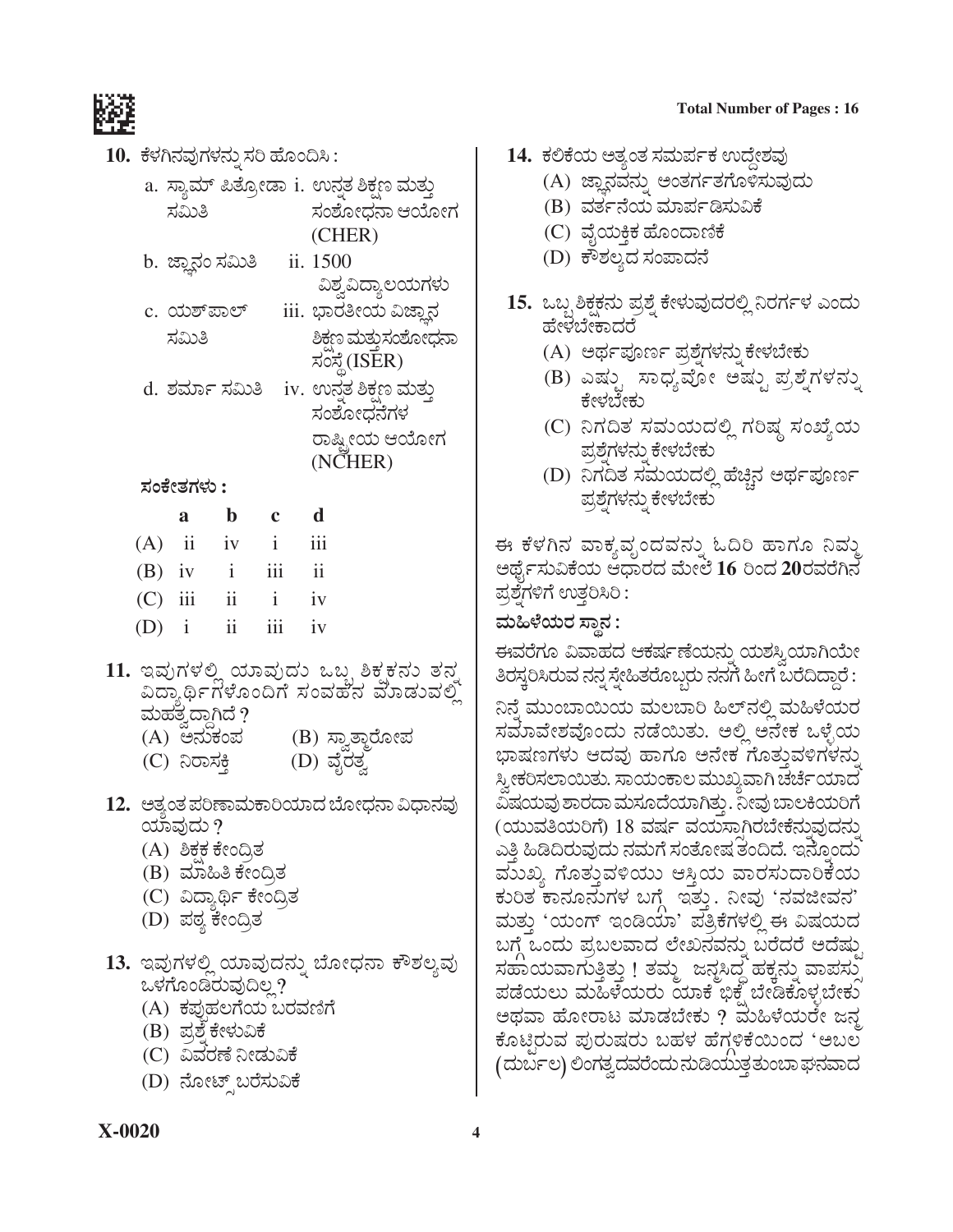

- **10.** Match the following :
	- a. Sam Pitroda i. CHER **Committee**
	- b. Gnanam ii. 1500 Universities **Committee**
	- c. Yashpal iii. ISER **Committee**
	- d. Sharma iv. NCHER Committee

#### **Codes :**

|  | a b c d           |  |
|--|-------------------|--|
|  | $(A)$ ii iv i iii |  |
|  | $(B)$ iv i iii ii |  |
|  | $(C)$ iii ii iv   |  |
|  | $(D)$ i ii iii iv |  |

- **11.** Which one of the following is important when a teacher communicates with students ?
	- (A) Sympathy (B) Empathy
	- (C) Apathy (D) Animosity
- 12. Which is the most efficient method of teaching ?
	- (A) Teacher Centric
	- (B) Information Centric
	- (C) Student Centric
	- (D) Text Centric
- 13. Which one among the following is not a teaching skill ?
	- (A) Blackboard Writing
	- (B) Questioning
	- (C) Explaining
	- (D) Dictating Notes
- **14.** The most appropriate purpose of learning is
	- (A) Inculcation of Knowledge
	- (B) Modification of Behaviour
	- (C) Personal Adjustment
	- (D) Acquisition of Skills
- **15.** A teacher is said to be fluent in asking questions, if he can ask
	- (A) Meaningful questions
	- (B) As many questions as possible
	- (C) Maximum number of questions in a fixed time
	- (D) Many meaningful questions in a fixed time

Read the passage given below and answer the questions from **16** to **20** based on your understanding of the passage :

## **The Position of Women :**

A fair friend, who has hitherto successfully resisted the matrimonial temptation, writes :

There was a women's conference yesterday at the Malabari Hill [in Bombay], at which many sound speeches were made and many resolutions passed. The question of the evening wasthe Sarada Bill. We are so glad you uphold the age of 18 for girls. Another important resolution dealt with the laws of inheritance. What a help it would be, if you wrote a strong article on this subject in 'Navajivan' and 'Young India' ?Why shouldwomen have either to beg or to fight in order to win back their birthright ? It is strange -- and also tragically comic --to hear man born of woman talk loftily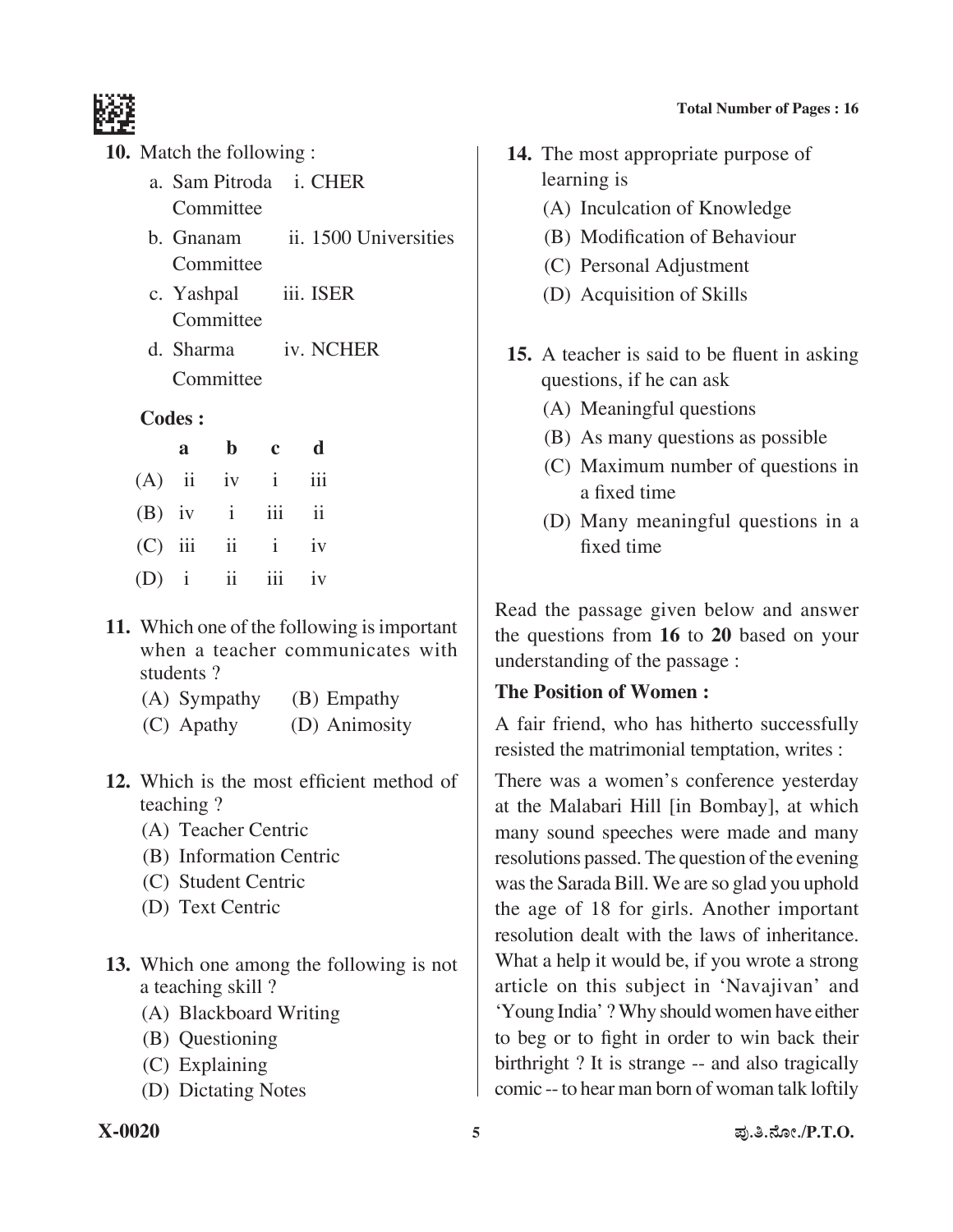

ಉದಾರತೆಯಿಂದ ನಮಗೆ ಬರಬೇಕಾದದ್ದನು ಕೊಡುತ್ತೇವೆ' ಎಂದು ಹೇಳುವುದನ್ನು ಕೇಳಿದಾಗ ಅದು ವಿಚಿತ್ರವಾಗಿ ಹಾಗೂ ದುರಂತಪೂರ್ಣವೂ-ಹಾಸ್ಯಮಯವೂ ಆಗಿ ಕಾಣುತ್ತದೆ. 'ಕೊಡುತ್ತೇವೆ' ಎನ್ನುವ ಇದೆಂಥ ಅಸಂಬದ್ಧ ಮಾತು ? ತಮ್ಮ ಕೈಯಲ್ಲಿ ಇರುವ ಪಶುಬಲವನ್ನು ಉಪಯೋಗಿಸಿ ಅನ್ಯಾಯವಾಗಿ ಕಿತ್ತುಕೊಂಡಿದ್ದನ್ನು ಆ ವ್ಯಕ್ತಿಗಳಿಗೆ ವಾಪಸ್ಸು ಕೊಡುವುದರಲ್ಲಿ ಯಾವ 'ಘನತೆ', ಮಹಿಳೆಯರಿಗೆ ಆದರಪೂರ್ವ ನಡವಳಿಕೆ ಇದೆ ? ಯಾವುದರಲ್ಲಿ ಮಹಿಳೆಯರು ಪುರುಷರಿಗಿಂತ ಕಡಿಮೆ ಮಹತ್ವದವರಾಗಿದ್ದಾರೆ ? ಯಾಕೆ ಅವರಿಗೆ ಬರಬೇಕಾದ ಆಸ್ತಿಯ ಪಾಲು ಗಂಡಸರಿಗಿಂತ ಕಡಿಮೆಯಾಗಿರಬೇಕು ? ಅದು ಸಮಾನವಾಗಿ ಯಾಕಿರಬಾರದು ? ಇದನ್ನು ಒಂದೆರಡು ದಿನಗಳ ಹಿಂದೆ ನಾವು ಕೆಲವರೊಂದಿಗೆ ಬಿಸಿ ಬಿಸಿಯಾಗಿ ಚರ್ಚೆ ಮಾಡುತ್ತಿದ್ದೆವು. ಒಬ್ಬ ಮಹಿಳೆ ಹೇಳಿದರು, ''ನಮಗೆ ಕಾನೂನಿನಲ್ಲಿ ಯಾವ ಬದಲಾವಣೆಯೂ ಬೇಡ. ನಮಗೆ ಈಗಿರುವುದರ ಬಗ್ಗೆ ಸಮಾಧಾನವಿದೆ. ಏನೇ ಇರಲಿ ಮನೆಯ ಹೆಸರು ಹಾಗೂ ಸಂಪ್ರದಾಯಗಳನ್ನು ಮುಂದುವರೆಸುವವನು ಮಗನೇ ಆಗಿರುವುದರಿಂದ ಅವನಿಗೆ ಆಸ್ತಿಯಲ್ಲಿ ದೊಡ್ಡ ಪಾಲು ಹೋಗುವುದು ಸರಿಯೇ ಆಗಿದೆ. ಅವನೇ ಮನೆಯ ಆಧಾರಸ್ತಂಭವಾಗಿರುತ್ತಾನೆ. ''ಮತ್ತೆ ಮಗಳ ಬಗ್ಗೆ' ? ಎಂದು ನಾವು ಕೇಳಿದೆವು. ಆಗ ಒಬ್ಬ ಉತ್ತಾಹಿ ಯುವಕನು ''ಓ, ಆ ಇನ್ನೊಬ್ಬನು ಅವಳನ್ನು ನೋಡಿಕೊಳ್ಳುತ್ತಾನೆ'' ಎಂದು ಹೇಳಿದನು. ಇದೇ ನೋಡಿ. ಆ ಇನ್ನೊಬ್ಬನು ಯಾವಾಗಲೂ ಇನ್ನೊಬ್ಬನದೇ ಮಾತು! 'ಆ ಇನ್ನೊಬ್ಬ' ಎನ್ನುವುದೇ ಮೂರ್ಖತನದ ಮಾತು. ಆ ಇನ್ನೊಬ್ಬ ಯಾರಿರಬೇಕು ? ಇನ್ನೊಬ್ಬ ಇದ್ದೇ ಇರುತ್ತಾನೆಂದು ಯಾಕೆ ಅಂದುಕೊಳ್ಳಬೇಕು ? ಇವರು ಮಾತನಾಡುವುದನ್ನು ನೋಡಿದರೆ ಹುಡುಗಿಯು ಸರಕುಗಳ ಮೂಟೆಯಿಟ್ಟ ಹಾಗೆ, ತವರುಮನೆಯಲ್ಲಿ ಅವಳ ಮದುವೆಯಾಗುವವರೆಗೆ ಹೇಗೋ ಅವಳನ್ನು ಸಹಿಸಿಕೊಂಡಿದ್ದು 'ಆ ಇನ್ನೊಬ್ಬ' ಬಂದ ಕೂಡಲೇ ಅವನಿಗೆ ಆರಾಮವಾಗಿ ಸದ್ಯ ಮುಗಿಯಿತು ಎನ್ನುವ ಹಾಗೆ ನಿಟ್ಟುಸಿರುಬಿಟ್ಟು ಆ ವ್ಯಕ್ತಿಗೆ ಪರಾಭಾರೆ ಮಾಡಿಕೊಡುವುದೇ ? ನಿಜ ಹೇಳಿ, ನೀವು ಹುಡುಗಿಯಾಗಿದ್ದರೆ ನಿಮಗೆ ಹುಚ್ಚುಕೋಪ ಬರುತ್ತಿರಲಿಲ್ಲವೇ ?''

ಪುರುಷರು ಮಹಿಳೆಯರಿಗೆ ಮಾಡುವ ಅನ್ಯಾಯಗಳನ್ನು ನೋಡಿ ಕೋಪ ಬರಲು ನಾನು ಹುಡುಗಿಯಾಗಬೇಕಿಲ್ಲ. ಈ ಅನ್ಯಾಯಗಳಲ್ಲಿ ಆಸ್ತಿಯ ವಾರಸುದಾರಿಕೆಯು ಅತ್ಯಂತ ಕೀಳಾದದ್ದು ಎಂದು ಭಾವಿಸುತ್ತೇನೆ. ಶಾರದಾ ಮಸೂದೆಯು ಆಸ್ತಿ ವಾರಸುದಾರಿಕೆಗಿಂತಲೂ ಭೀಕರವಾದ ಕೆಡುಕಿನ ಬಗ್ಗೆ ಇದೆ. ಆದರೆ ನಾನು ಮಹಿಳೆಯರ ಹಕ್ಕುಗಳ ವಿಷಯದಲ್ಲಿ ಯಾವುದೇ ಸಮಜಾಯಿಷಿಗೆ ಸಿದ್ದನಿಲ್ಲ. ನನ್ನ ಅಭಿಪ್ರಾಯದಲ್ಲಿ

ಗಂಡಸರು ಅನುಭವಿಸಲಾರದ ಯಾವುದೇ ಕಾನೂನು ಸಂಬಂಧಿ ಬಾಧೆಯನ್ನು ಮಹಿಳೆಯರು ಅನುಭವಿಸಬಾರದು. ನಾನು ಹೆಣ್ಣುಮಕ್ಕಳನ್ನು ಮತ್ತು ಗಂಡುಮಕ್ಕಳನ್ನು ಪರಿಪೂರ್ಣ ಸಮಾನತೆಯ ಆಧಾರದ ಮೇಲೆ ನೋಡಬಯಸುತ್ತೇನೆ. ವುಹಿಳೆಯರಿಗೆ ತಮ್ಮ ಶಕ್ತಿಯ ಅರಿವು ಹೆಚ್ಚಾದ ಹಾಗೆ ಮತ್ತು ಇದು ಅವರಿಗೆ ದೊರೆಯುವ ಶಿಕ್ಷಣದಿಂದ ಇದು ಹೆಚ್ಚಾಗಲೇ ಬೇಕು, ಅವರು ಅನುಭವಿಸುತ್ತಿರುವ ವಿಪರೀತವಾದ ಅಸಮಾನತೆಗಳ ಬಗ್ಗೆ ಸಹಜವಾಗಿಯೇ ಅಸಹನೆ ತೋರಿಸಲು ಆರಂಭಿಸುತ್ತಾರೆ.

ಆದರೆ ಕಾನೂನಿನಲ್ಲಿನ ಅಸಮಾನತೆಗಳನ್ನು ನಿವಾರಣೆ ಮಾಡುವುದು ಕೇವಲ ಒಂದು ಸಿಹಿಗುಳಿಗೆ ಇದ್ದ ಹಾಗೆ. ಬಹಳ ಜನರು ಭಾವಿಸುವುದಕ್ಕಿಂತಲೂ ಹೆಚ್ಚು ಆಳವಾಗಿ ಈ ಕೆಡುಕಿನ ಬೇರುಗಳು ಇಳಿದಿವೆ. ಕೆಡುಕು ಇರುವುದು ಮನುಷ್ಯರಲ್ಲಿರುವ ಅಧಿಕಾರ ಮತ್ತು ಕೀರ್ತಿಯ ದುರಾಸೆಯಲ್ಲಿದೆ. ಅದಕ್ಕಿಂತ ಹೆಚ್ಚಾಗಿ ಪರಸ್ಪರರ ಬಗೆಗಿನ ಲೈಂಗಿಕಕಾಮನೆಯಲ್ಲಿದೆ. ಮನುಷ್ಯನು ಯಾವಾಗಲೂ ಅಧಿಕಾರಕ್ಕಾಗಿ ಆಸೆಪಟ್ಟಿದ್ದಾನೆ. ಆಸ್ತಿಯ ಒಡೆತನವು ಈ ಅಧಿಕಾರವನ್ನು ಕೊಡುತ್ತದೆ. ಈ ಅಧಿಕಾರದ ಆಧಾರದ ಮೇಲೆ ತನ್ನ ಸಾವಿನ ನಂತರವೂ ಬರುವ ಕೀರ್ತಿಗಾಗಿ ಅವನು ಆಸೆಪಡುತ್ತಾನೆ. ಆದರೆ ಆಸ್ತಿಯನ್ನು ಹೆಚ್ಚು ಹೆಚ್ಚಾಗಿ ಭಾಗಮಾಡುತ್ತಾ ಹೋದಹಾಗೆ ಇದು ಅಸಾಧ್ಯವಾಗುತ್ತದೆ. ಮುಂದಿನ ಪೀಳಿಗೆಯ ಎಲ್ಲರಿಗೂ ಆಸ್ತಿಯಲ್ಲಿ ಪಾಲುದಾರರಾದಾಗ ಇದು ಆಗಿಯೇ ಆಗುತ್ತದೆ. ಆದ್ದರಿಂದಲೇ ಆಸ್ತಿಯು ಹೆಚ್ಚಾಗಿ ಹಿರಿಯ ಪುತ್ರನಿಗೆ ಹೋಗುತ್ತದೆ. ಬಹುಪಾಲು ಮಹಿಳೆಯರು ವಿವಾಹಿತರಾಗಿರುತ್ತಾರೆ. ಆದ್ದರಿಂದ ಕಾನೂನು ಅವರ ವಿರುದ್ಧವಾಗಿದ್ದರೂ ವಾಸ್ತವದಲ್ಲಿ ಅವರು ತಮ್ಮ ಗಂಡಂದಿರ ಅಧಿಕಾರ ಹಾಗೂ ಸವಲತ್ತುಗಳಲ್ಲಿ ಪಾಲುದಾರರೇ ಆಗಿರುತ್ತಾರೆ. ಈ ಒಡೆಯರುಗಳ ಪತ್ತಿಯಾಗಿರುವುದಕ್ಕಾಗಿ ಮಹಿಳೆಯರಾಗಿರುವುದರಲ್ಲಿ ಸಂತೋಷಪಡುತ್ತಾರೆ. ಆದ್ದರಿಂದ ಅಸಮಾನತೆಗಳ ಬಗೆಗಿನ ವೈಚಾರಿಕ ಚರ್ಚೆಗಳಲ್ಲಿ ತೀವ್ರವಾದ ಸುಧಾರಣೆಗಳ ಪರವಾಗಿ ತಮ್ಮ ಮತ ಚಲಾಯಿಸಬಹುದಾದರೂ, ತಮ್ಮ ಮತದ ಹಾಗೆ ನಡೆದುಕೊಳ್ಳುವ ಪ್ರಶ್ನೆ ಬಂದಾಗ ತಮ್ಮ ಸವಲತ್ತುಗಳನ್ನು ಬಿಟ್ಟುಕೊಡಲು ಇಷ್ಟಪಡುವುದಿಲ್ಲವೆನ್ನುವುದು ಕಂಡುಬರುತ್ತದೆ.

- 16. 'ನಮಗೆ ಸಲ್ಲಬೇಕಾದದ್ದನ್ನು ನಮಗೆ ಕೊಡಿ', ಎನ್ನುವ ಹೇಳಿಕೆಯು ತಿಳಿಸುವುದೇನೆಂದರೆ ಮಿತ್ರನು
	- (A) ಉದಾರ ಚಿಂತನೆಯ ಪುರುಷ ರಾಜಕಾರಣಿ
	- (B) ಪ್ರಗತಿಪರ ಪುರುಷ ಕ್ರಿಯಾಶೀಲ (activist)
	- (C) ಒಬ್ಬಮಹಿಳೆ
	- (D) ಸಂಪ್ರದಾಯವಾದಿ ಮಹಿಳೆ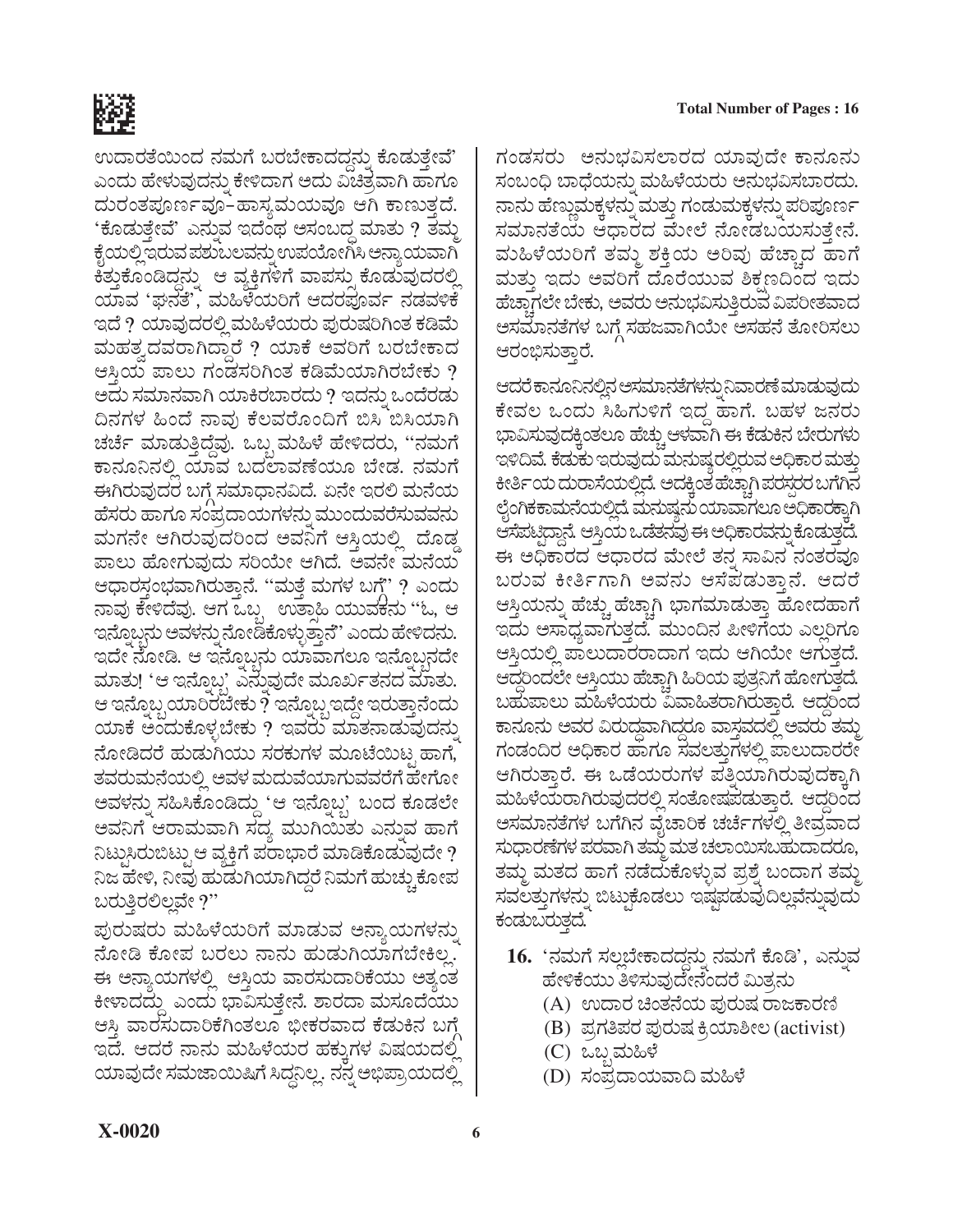



of 'the weaker sex' and nobly promising to 'give us our due'! What is this nonsense about 'giving' ? Where is the 'nobility' and 'chivalry' in restoring to people that which has been unlawfully wrested from them by those having brute power in their hands ? Wherein are women less important than men ? Why should their share of inheritance be less than that of men ? Why should it not be equal ? We were discussing this very heatedly with some people a couple of days ago. A lady said, "We don't need any change in the law. We are quite content. After all, it is but fair that the son, who carries on the name and family traditions, should have the greater share. He is the mainstay of the family. We said, 'And what about the girl' ? 'Oh,' intervened a strapping young man who was there, 'the other fellow will look after her!' There you are. The 'other fellow' ! Always the other fellow ! This other fellow is an absolute nuisance ! Why should there be another fellow ? Why should it be taken for granted that there will be another fellow ? They talk as though a girl were a bale of goods to be tolerated in the parental house until 'the other fellow' comes round and then coolly handed over to him with a sigh of relief. Really wouldn't you be wild, if you were a girl ?"

I do not need to be a girl to be wild over man's atrocities towards woman. I count the law of inheritance among the least in the list. The Sarada Bill deals with an evil for greater than the one which the law of inheritance connotes. But I am uncompromising in the matter of woman's rights. In my opinion she should

labour under no legal disability not suffered by man. I should treat the daughters and sons on a footing of perfect equality. As women begin to realize their strength, as they must in proportion to the education they receive, they will naturally resent the glaring inequalities to which they are subjected.

But to remove legal inequalities will be a mere palliative. The root of the evil lies much deeper than most people realize. It lies in man's greed of power and fame and deeper still in mutual lust. Man has always desired power. Ownership of property gives this power. Man hankers also after posthumous fame based on power. This cannot be had, if property is progressively cut up in pieces, as it must be if all the posterity become equal co-sharers. Hence the descent of property for the most part on the eldest male issue. Most women are married. And they are co-sharers, in spite of the law being against them, in their husbands' power and privileges. They delight in being ladies and what notsimply for the fact of being the wives of particular lords. Though, therefore, they may vote for radical reform in academic discussions over inequalities, when it comes to acting up to their vote they will be found to be unwilling to part with privileges.

- **16.** The phrase 'give us our due' indicates that the friend is
	- (A) A liberal male politician
	- (B) A progressive male activist
	- (C) A woman
	- (D) A conservative woman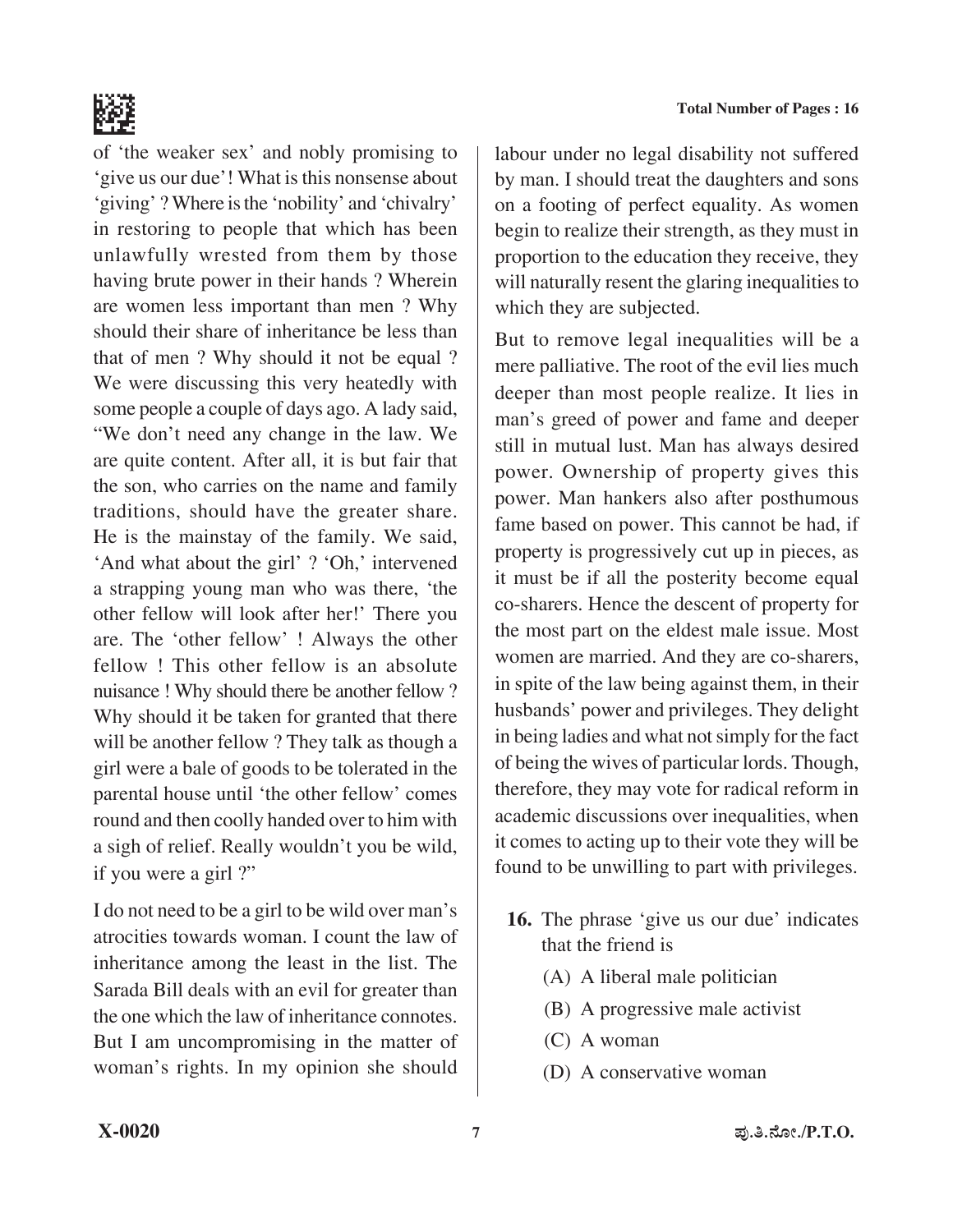

- 17. ಪತ್ರವನ್ನು ಬರೆದಿರುವ ವ್ಯಕ್ತಿಯು ಪುರುಷರ ಬಗ್ಗೆ ತೀವ್ರ ವಿಮರ್ಶೆ ಮಾಡಲು ಕಾರಣವೆಂದರೆ
	- (A) ಅವರು ಮಹಿಳೆಯರ ಬಗ್ಗೆ ಉದಾರತೆಯನ್ನು ತೋರಿಸುತ್ತಾರೆ
	- (B) ಯಾವುದೇ ಸುಧಾರಣೆಯನ್ನು ಒಪ್ಪುವುದಿಲ್ಲ
	- (C) ಮಹಿಳೆಯರ ವಿರುದ್ಧ ಹೆಚ್ಚು ಕಠೋರವಾದ ಕಾನೂನುಗಳನ್ನು ತರುತ್ತಾರೆ
	- (D) ಮಹಿಳೆಯರ ಬೇಡಿಕೆಗಳ ಬಗ್ಗೆ ಸ್ಪಂದಿಸುವುದಿಲ್ಲ
- 18. ಪತ್ರ ಬರೆದಿರುವ ವ್ಯಕ್ತಿಯ ವಾದವೆಂದರೆ ಬಹುಪಾಲು ಕುಟುಂಬಗಳು
	- (A) ಹೆಣ್ಣುಮಕ್ಕಳ ಬಗೆಗಿನ ಜವಾಬ್ದಾರಿಯನ್ನು ತೊರೆಯಲು ಸಿದವಾಗಿರುತ್ತ
	- (B) ಹೆಣ್ಣುಮಕ್ಕಳನ್ನು ಶಾಪವೆಂದು ಭಾವಿಸುತ್ತವೆ
	- (C) ಅವರ ಮೆದುವೆ ಆಗುವವರೆಗೆ ಮಾತ, ಹೆಣ್ಣುಮಕ್ಕಳನ್ನು ಸಹಿಸಿಕೊಳ್ಳುತ್ತವೆ
	- (D) ಹೆಣ್ಣುಮಕ್ಕಳ ಮೌಲ್ಯವನ್ನು ಗುರುತಿಸುತ್ತವೆ
- 19. ಲೇಖಕರು ಶಾರದಾ ಮಸೂದೆಯನ್ನು ಬೆಂಬಲಿಸಲು ಕಾರಣವೇನು ?
	- (A) ಅವರು ಮಹಿಳೆಯರ ಬಗ್ಗೆ ಅನುಕಂಪ ಹೊಂದಿದ್ದಾರೆ
	- (B) ಮಹಿಳೆಯರಿಗೆ ಪುರುಷರ ಬೆಂಬಲ ಅವಶ್ಯಕವಾಗಿದೆ
	- (C) ಅವರಿಗೆ ಮಹಿಳೆ ಹಾಗೂ ಪುರುಷರ ನಡುವಿನ ಸಮಾನತೆಯ ಬಗ್ಗೆ ನೈಜವಾದ ನಂಬಿಕೆ ಇದೆ
	- (D) ಶಾರದಾ ಮಸೂದೆಯ ಎಲ್ಲಾ ಅಂಶಗಳ ಬಗ್ಗೆ ಅವರಿಗೆ ಸಮ್ಮತಿ ಇದೆ
- 20. ಗದ್ಯಭಾಗದ ಕೊನೆಯ ಭಾಗದಲ್ಲಿ ಲೇಖಕರು ನಿಮ್ಮ ಅಭಿಪ್ರಾಯದಲ್ಲಿ
	- (A) ಅಲ್ಲಿಯವರೆಗೆ ತಾವು ಹೇಳಿದ್ದನು ವಿರೋಧಿಸಿಕೊಳ್ಳುತ್ತಾರೆ
	- (B) ಮಹಿಳೆಯರುಆಸ್ತಿಯಲ್ಲಿ ಪಾಲುದಾರರಾಗುವಲ್ಲಿ ಅವರಿಗೆ ಮೀಸಲಾತಿ ಇದೆ
	- (C) ಅವರು ಎಲ್ಲರಲ್ಲಿ ದುರಾಸೆಯನ್ನು ವಿರೋಧಿಸುತ್ತಾರೆ
	- (D) ಶಾರದಾ ಮಸೂದೆಯನ್ನು ತಿರಸ್ಕರಿಸಲಿಕ್ಕಾಗಿ ತನಗಿರುವ ಮೀಸಲಾತಿಯನ್ನು ತಿಳಿಸುತ್ತಾನೆ

ಈ ಕೆಳಕಂಡ ದತ್ತಾಂಶಗಳನ್ನಾಧರಿಸಿ ಪ್ರಶ್ನೆ 21ರಿಂದ 25ನ್ನು ಉತ್ತರಿಸಿ.

| ಸ್ತನ ಕ್ಯಾನ್ಸರ್ ಕಾಯಿಲೆ<br>ಪತ್ತೆ ಹಚ್ಚುವ ಹಂತ | ಅಮೆರಿಕಾದಲಿ<br>ಹರಡಿರುವುದು | ಭಾರತದಲ್ಲಿ<br>ಹರಡಿರುವುದು |
|-------------------------------------------|--------------------------|-------------------------|
|                                           | 16%                      | $0\%$                   |
|                                           | 40%                      | $1\%$                   |
| П                                         | 34%                      | 23%                     |
| Ш                                         | 6%                       | 52%                     |
|                                           | $4\%$                    | 24%                     |

[2012ರಲ್ಲಿ ಭಾರತದಲ್ಲಿ ಕ್ಯಾನ್ಸರ್ ಕಾಯಿಲೆಯಿಂದ (ಮೆಲೊನಮಾ ಹೊರತುಪಡಿಸಿ) ಬಳಲುತ್ತಿರುವ ಒಟ್ಟು ಮಹಿಳೆಯರ ಸಂಖ್ಯೆ 537452]

- 21. ಭಾರತದಲ್ಲಿ ಹಂತ III ಮತ್ತು IVರ ಸ್ತನ ಕ್ಯಾನ್ಸರ್ ನಿಂದ ಬಳಲುತ್ತಿರುವವರು ಶೇಕಡಾ ಎಷ್ಟು?
	- $(A) 75%$ (B)  $76%$ (C)  $47\%$ (D)  $24\%$
- 22. ಅಮೆರಿಕಾದಲ್ಲಿನ ಹಂತ III ಮತ್ತು IVರ ಕಾಯಿಲೆಗೆ ಹೋಲಿಸಿದರೆಹಂತ $0, I$  ಮತ್ತು $II$ ರ ಕಾಯಿಲೆಯವರು ಯಾವ ಅನುಪಾತದಲ್ಲಿರುತ್ತಾರೆ ?

| (A) 1:9 | (B) 1:8   |
|---------|-----------|
| (C) 9:1 | (D) $8:1$ |

- 23. 2012 ರಲ್ಲಿ ಭಾರತದಲ್ಲಿ ಶೇಕಡಾ 27 ಮಹಿಳೆಯರಲ್ಲಿ ಸ್ಥನ ಕ್ಯಾನ್ಸರ್ ಕಂಡುಬಂದಲ್ಲಿ ಒಟ್ಟು ಎಷ್ಟು ಮಹಿಳೆಯರು ಸ್ತನ ಕ್ಯಾನ್ಸರ್ ನಿಂದ ಬಳಲುತ್ತಿದ್ದಾರೆ ? (ಹತ್ತಿರದ ಸಂಖ್ಯೆಗೆ)  $(A)$  148200 (B)  $145112$  $(C)$  146288 (D)  $147564$
- 24. 2012 ರಲ್ಲಿ ಭಾರತದಲ್ಲಿ ಹಂತ I ರ ಸ್ಥನ ಕ್ಯಾನ್ಸರ್ ರೋಗಿಗಳ ಒಟ್ಟು ಸಂಖ್ಯೆ ಎಷ್ಟು ? (ಕೊಟ್ಟಿರುವ ದತ್ತಾಂಶದ ಪ್ರಕಾರ)
	- $(A)$  1451 (B)  $1482$
	- (C) 1461 (D)  $1475$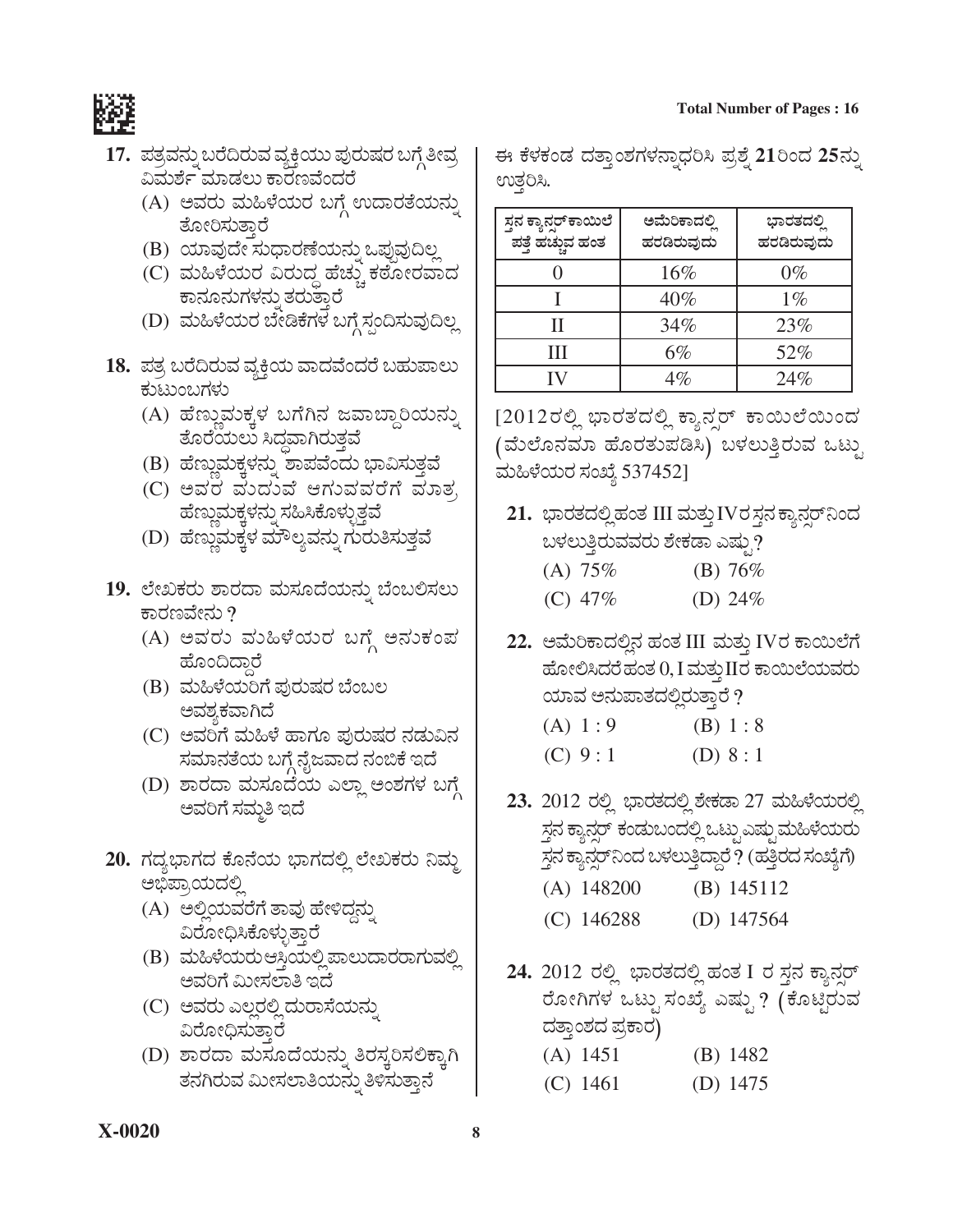

- **17.** The letter writer is very critical of men for
	- (A) Being patronising towards women
	- (B) Refusing to accept any reform
	- (C) Bringing harsher laws against women
	- (D) Being unresponsive to their demands
- 18. The letter writer argues that most families
	- (A) Are ready to abdicate their responsibilities towards daughters
	- (B) Consider daughters a curse
	- $(C)$  Will only put up with daughters till they are married
	- (D) Recognise the worth of the daughters
- **19.** The author supports the Sarada Bill because
	- (A) He is sympathetic towards women
	- (B) Women need men's support
	- (C) Genuinely believes in equality between men and women
	- (D) All the provisions of Sarada Bill are acceptable to him
- **20.** In the last paragraph, do you think the author
	- (A) Contradicts all he has said so far
	- (B) Has reservations about women sharing property
	- (C) Opposes greed in everyone
	- (D) Mentions his reservations to reject the Sarada Bill

Answer the questions from **21 – 25** based on the data given below :

| <b>Stage of</b><br><b>breast</b><br>cancer at<br>diagnosis | <b>Distribution</b><br>in USA | <b>Distribution</b><br>in India |
|------------------------------------------------------------|-------------------------------|---------------------------------|
|                                                            | 16%                           | $0\%$                           |
|                                                            | 40%                           | $1\%$                           |
| H                                                          | 34%                           | 23%                             |
| Ш                                                          | $6\%$                         | 52%                             |
|                                                            | $\it 4\%$                     | 24%                             |

[Total no. of cancer cases in Female (excluding melanoma) in 2012 in India 537452]

**21.** What percentage of breast cancer cases in India present with Stage III and IV disease ?

| (A) $75\%$ | (B) $76%$  |
|------------|------------|
| $(C)$ 47\% | (D) $24\%$ |

**22.** What is the ratio of number of patients who present with Stage III and IV disease in USA to the number of patients presenting with Stage 0, I and II disease ?

| (A) 1:9 | (B) 1:8   |
|---------|-----------|
| (C) 9:1 | (D) $8:1$ |

**23.** If breast cancer constitutes 27% of all cancer cases in females in India in 2012, what is the number of breast cancer cases (to nearest round figure) ?

| (A) 148200   | $(B)$ 145112 |
|--------------|--------------|
| $(C)$ 146288 | (D) $147564$ |

**24.** What is the number of breast cancer patients in India with Stage I disease in 2012 (considering the given data) ?

| $(A)$ 1451 | $(B)$ 1482 |
|------------|------------|
| $(C)$ 1461 | (D) $1475$ |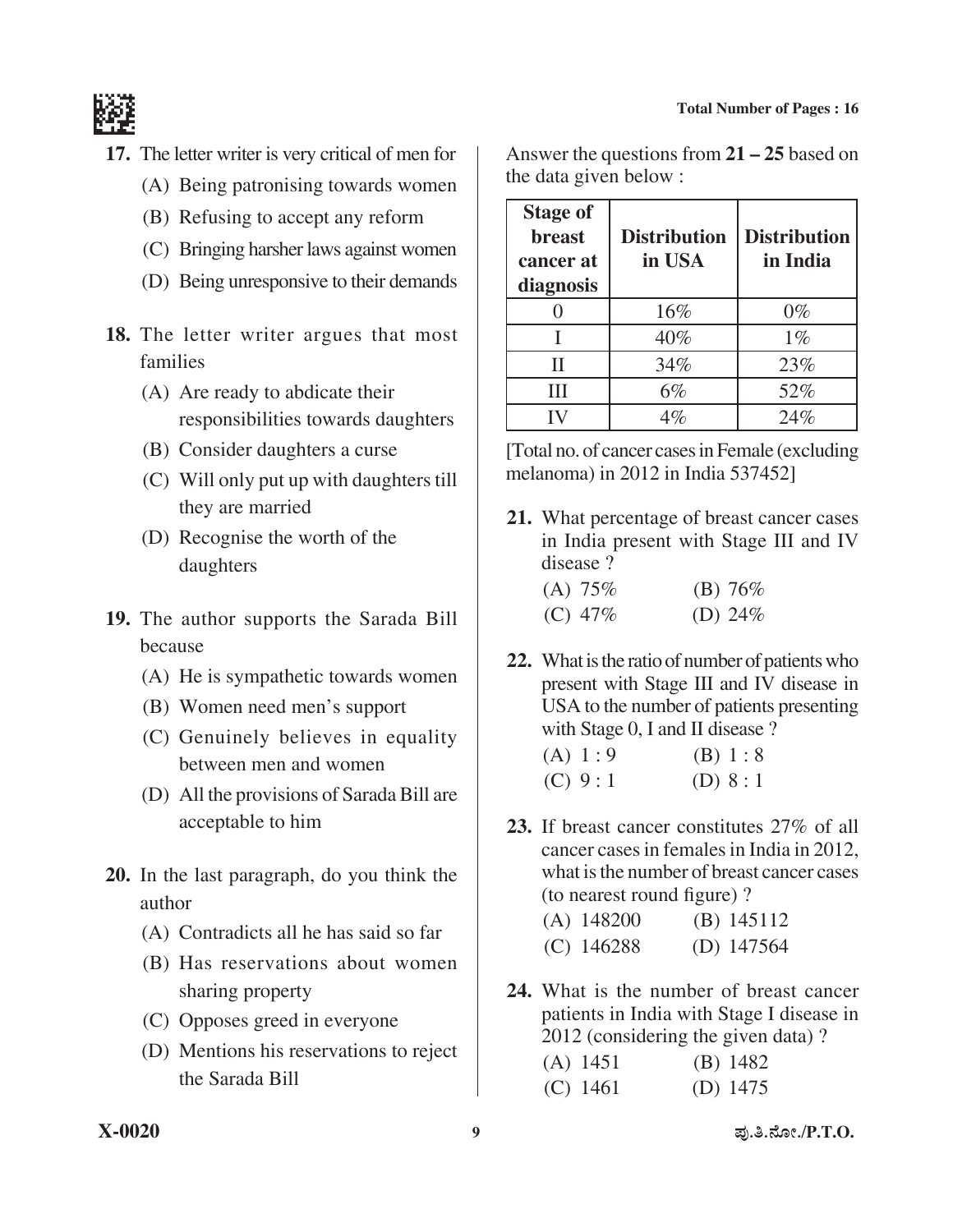#### **Total Number of Pages : 16**



- **25.** *»ÝÃÜñܨÜÈÉ ÖÜíñÜ* III ÊÜáñÜᤠIV*ÃÜ PÝÀáÇæ¿áÊÜÄWæ*   $\vec{a}$ ೋಲಿಸಿದರೆ ಹಂತ $0$ , I ಮತ್ತು IIನೇ ಕಾಯಿಲೆಯವರು ಯಾವ ಅನುಪಾತದಲ್ಲಿರುತ್ತಾರೆ ?
	- (A) 0.35 (B) 0.34
	- $(C)$  0.31 (D) 0.28
- **26.** 'A' 20 ದಿನಗಳಲ್ಲಿ <mark>4</mark> ರಷ್ಟುಕೆಲಸವನ್ನು ಮಾಡುತ್ತಾನೆ.  $\vec{a}$ øär 'B' ನ್ನು ಕರೆದು ಮತ್ತು ಅವರಿಬ್ಗರು ಒಟ್ಟಿಗೆ 3 ದಿನಗಳಲ್ಲಿ ಉಳಿದ ಕೆಲಸವನ್ನು ಮುಗಿಸುತ್ತಾರೆ. *GÐÜár ÓÜÊÜá¿á* 'B' *JŸº®æà D ÓÜí±Üä|ì PæÆÓÜ*  ಮಾಡಲು ತೆಗೆದುಕೊಳ್ಳುತ್ತಾನೆ ?
	- (A) 23 *©ÊÜÓÜWÜÙÜá* (B) 37 *©ÊÜÓÜWÜÙÜá*
	- (C) 37½ *©ÊÜÓÜWÜÙÜá* (D) 40 *©ÊÜÓÜWÜÙÜá*
- **27.** *D PæÙÜX®Ü ÓÜÃÜ~¿á®Üá° ±Üä£ìWæãÚÔ :* 
	- 125, 375, 377, 1131, 1133, \_\_\_\_
	- (A) 3399 (B) 1136
	- (C) 1399 (D) 9933
- **28.** REJECTION*®Üá° ÓÜíPæàñÜ ŸÙÜÔ* SGMIHZPWW ಎಂದು ಬರೆದರೆ, MECHANIC ನ್ನು ಸಂಕೇತ ಬಳಸಿ ಹೇಗೆ ಬರೆಯಬಹುದು ?
	- (A) NGPLFTPK (B) NGFLFTPK
	- (C) NGFKFTPK (D) NGPTPKIL
- **29.** *JŸº ÖÜávÜáWÜ ÊÜá®æÀáí¨Ü* 4 Q.ËáÝ./*WÜípæWæ*  ನಡೆದುಕೊಂಡು ಹೋದರೆ ಶಾಲೆಯು ಆರಂಭವಾಗಲು 10 ನಿಮಿಷಗಳಿರುವಂತೆ ತಲುಪುತ್ತಾನೆ. ಅವನು 3 ಕಿ.ಮಿಾ./ಗಂಟೆಗೆ ನಡೆದುಕೊಂಡು ಹೋದರೆ 10 ನಿಮಿಷ ತಡವಾಗಿ ಶಾಲೆಯನ್ನು ತಲುಪುತ್ತಾನೆ, *ÍÝÇæWæ AÊÜ®Ü ÊÜá®æÀáí¨Ü ¨ÜãÃÜ GÐÜár ?* 
	- $(A)$  6  $\theta$ .  $\infty$ . (B) 4  $\theta$ .  $\infty$ .
	- $(C)$  5  $\frac{4}{5}$ . (D) 3  $\frac{4}{5}$ . (D) 3  $\frac{4}{5}$ .
- 30. A*ರ* ಹಣಕ್ಕೂ Bರ ಹಣಕ್ಕೂ ಅನುಪಾತ  $4:5$  ರಷ್ಣಿದೆ ಮತ್ತು Bರ ಹಣಕ್ಕೂ Cರ ಹಣಕ್ಕೂ  $A$ ಶನುಪಾತ $\tilde{2}$  : 3 ರಷ್ಯದೆ ಹಾಗೂ A ಹತ್ತಿರ ರೂ.  $800$  $\alpha$ ದೆ. A, B ಮತ್ತು $\ddot{\text{C}}$  ನಡುವೆ ಇರುವ ಒಟ್ಪುಹಣವು (A)  $\text{d}$ ã. 2,790 (B)  $\text{d}$ ã. 3,100 (C)  $\text{d}$ ã. 3,300 (D)  $\text{d}$ ã. 3,620
- 31. ಭಾರತದಲ್ಲಿ ವಿಶ್ವಸಂಸ್ಥೆ ಪರಿಸರ ಕಾರ್ಯಕ್ರಮ *(*UNEP) ಯ ಕೇಂದ್ರೀಯ ಏಜೆನ್ಸಿ ಯಾವುದು ? (A) MoEA (B) MHRD (C) MoEFCC (D) MoE
- 32. ವನ್ಯಜೀವಿ ಸಂರಕ್ಷಣಾ ಅಧಿನಿಯಮ ಜಾರಿಗೆ ಬಂದ *CÓÜË*  (A) 1972 (B) 1992 (C) 2000 (D) 2002
- 33. ಭಾರತೀಯ ಪ್ರಾಣಿವಿಜ್ಞಾನ ಮಂಡಳಿ ( ಜುವಾಲಾಜಿಕಲ್ ಸೊಸ್ಟೆಟಿ ಆಫ್ ಇಂಡಿಯಾ)ಯ ಕೇಂದ್ರ ಕಚೇರಿ ಎಲ್ಲಿದೆ ?
	- (A) ಬೆಂಗಳೂರು (B) ನವದೆಹಲಿ
	- (C) ಮುಂಬೈ (D) ಕೋಲ್ಕತ್ತಾ
- 34. *'*ರಾಷ್ಟ್ರೀಯ ವಿಪತ್ತು ನಿರ್ವಹಣಾ ಪ್ರಾಧಿಕಾರ'ಯಾವ ಕೇಂದ್ರ ಸಚಿವಾಲಯದಡಿ ಕಾರ್ಯನಿರ್ವಹಿಸುತ್ತದೆ ?
	- (A) *±ÜÄÓÜÃÜ*
	- (B) ಜಲಸಂಪನ್ಮೂಲ
	- (C) *WÜêÖÜ*
	- (D) *ÃÜPÜÒOæ*
- 35. ಭಾರತದಲ್ಲಿ ಅತ್ಯಧಿಕ ಮ್ಯಾಂಗ್ರೋವ್ ಸಸ್ಯವರ್ಗ *(¯ñÜÂÖÜĨÜÌ|ì) Öæãí©¨Ü ÃÝg ¿ÞÊÜâ¨Üá ?* 
	- (A) *ÊÜá«Ü±ÜŨæàÍÜ*
	- (B) *WÜágÃÝñ…*
	- (C) *±ÜÎcÊÜá ŸíWÝÙÜ*
	- (D) *PÜ®ÝìoPÜ*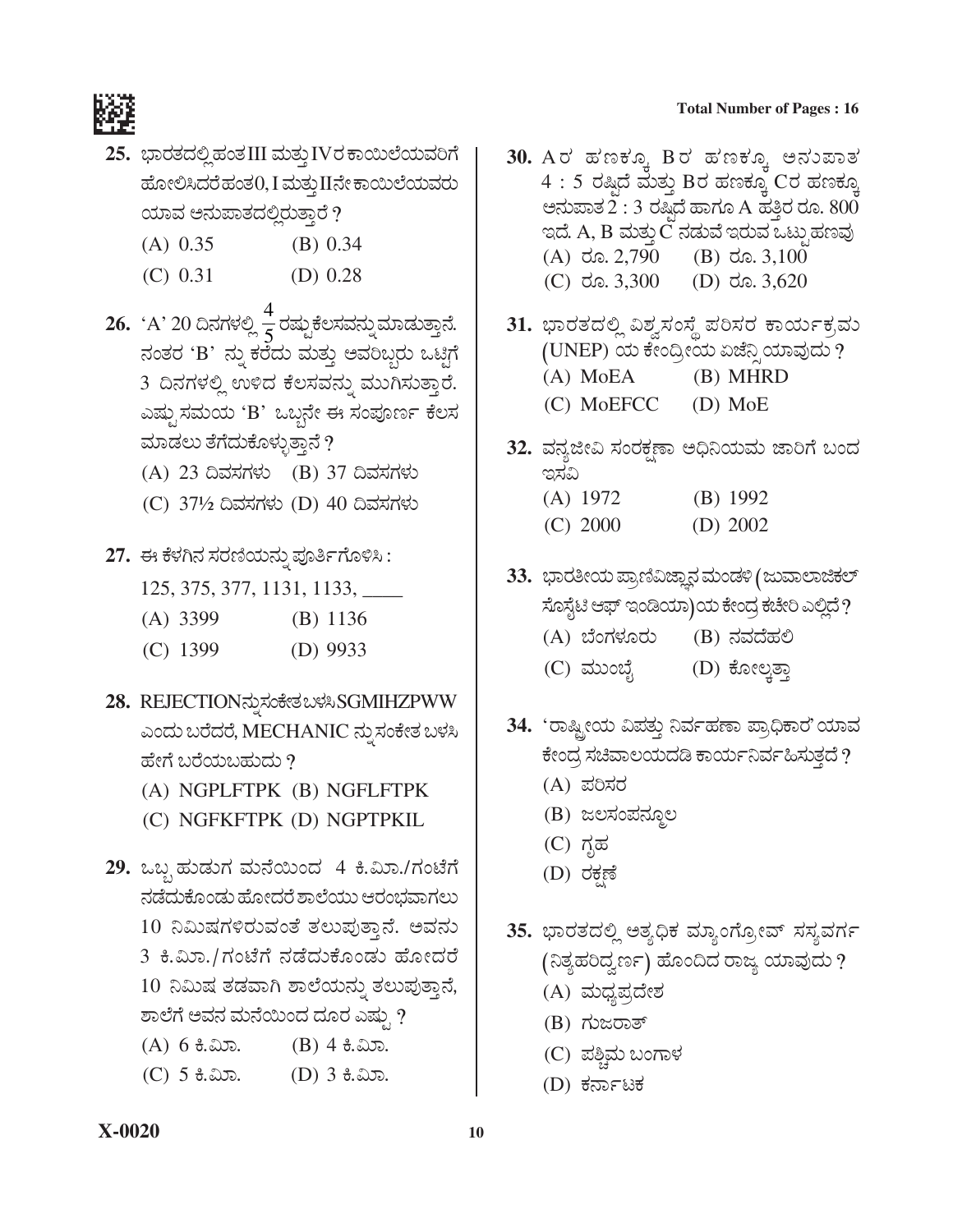

- **25.** What is the ratio of the number of patients who present with Stage 0, I and II disease in India to the number of patients presenting with Stage III and IV disease ?
	- (A) 0.35 (B) 0.34
	- $(C)$  0.31 (D) 0.28
- **26.** 'A' does  $\frac{4}{5}$ <sup>th</sup> 5 of a work in 20 days. He then calls'B' and they together finish the remaining work in 3 days. How long 'B' alone would take to do the whole work ?
	- (A) 23 days (B) 37 days
	- (C)  $37\frac{1}{2}$  days (D) 40 days
- **27.** Complete the series :
	- 125, 375, 377, 1131, 1133, \_\_\_\_\_
	- (A) 3399 (B) 1136
	- (C) 1399 (D) 9933
- **28.** If REJECTION is coded as SGMIHZPWW, then how MECHANIC will be coded ?
	- (A) NGPLFTPK (B) NGFLFTPK
	- (C) NGFKFTPK (D) NGPTPKIL
- **29.** If a boy walks from his house at 4 km/hr, he reaches school 10 minutes early. If he walks at 3 km/hr, he reaches 10 minutes late. What is the distance from his house to school ?

| $(A)$ 6 km | $(B)$ 4 km |
|------------|------------|
| $(C)$ 5 km | $(D)$ 3 km |

- **30.** If A's money to B's money is 4 : 5 and B's money to C's money is 2 : 3 and A has Rs. 800. Then total money among A, B and C is (A) Rs. 2,790 (B) Rs. 3,100 (C) Rs. 3,300 (D) Rs. 3,620
- **31.** Which is the nodal agency for UNEP in India ?
	- (A) MoEA (B) MHRD (C) MoEFCC (D) MoE
- **32.** Wildlife Protection Act came into force in (A) 1972 (B) 1992 (C) 2000 (D) 2002
- **33.** Where is the headquarters of Zoological society of India ?
	- (A) Bengaluru (B) New Delhi
	- (C) Mumbai (D) Kolkata
- **34.** The 'National Disaster Management Authority' functions under the Union Ministry of
	- (A) Environment
	- (B) Water Resources
	- (C) Home Affairs
	- (D) Defence
- **35.** Which State has the maximum mangrove vegetation in India ?
	- (A) Madhya Pradesh
	- (B) Gujarat
	- (C) West Bengal
	- (D) Karnataka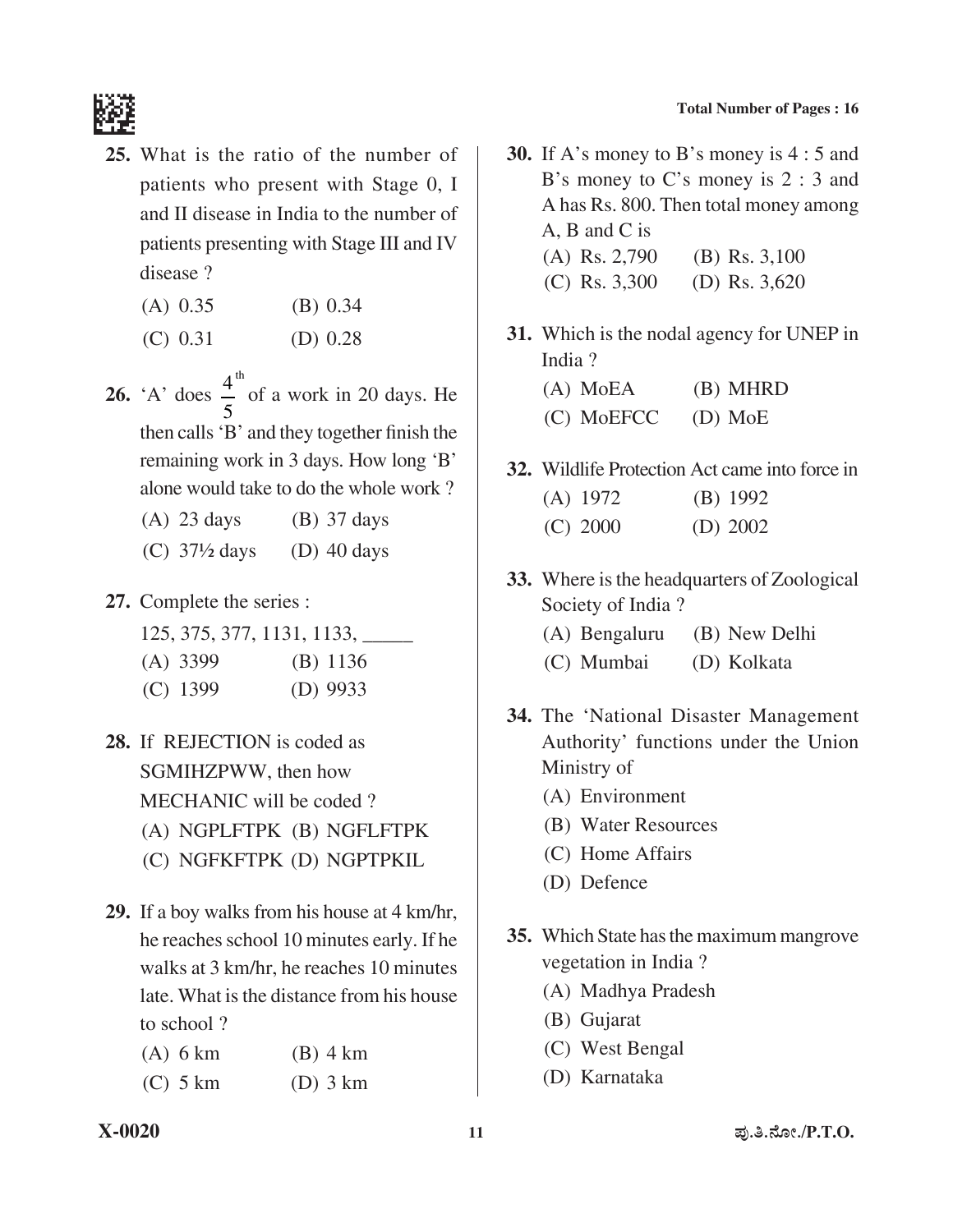

- 36. ಜನಗಣತಿಯು ಯಾವ ರೀತಿಯ ಸಮೀಕ್ಷೆ?
	- (A) ವಿಶ್ಲೇಷಣಾತ್ಮಕ ಸಮೀಕೈ
	- (B) ವಿವರಣಾತ್ತಕ ಸಮೀಕೆ
	- (C) ಎಣಿಕೆ ಸಮೀಕ್ಷೆ
	- (D) ಪರಿಶೋಧನೆ ಸಮೀಕೆ
- 37. ಪ್ರಾತಿನಿಧಿಕ ನಮೂನೆಯನ್ನು ಏನೆಂದು ಕರೆಯುತ್ತಾರೆ?
	- (A) ಅಸಂಭವನೀಯ ನಮೂನೆ
	- (B) ಸಂಭವನೀಯ ನಮೂನೆ
	- (C) ಕೋಟಾ ನಮೂನೆ
	- (D) ಸ್ಫೋಬಾಲ್ ನಮೂನೆ
- 38. ಯಾವ ವಿಧಾನವು ನಿಯಂತ್ರಣ ಗುಂಪನ್ನು ಹೊಂದಿರುತ್ತದೆ ?
	- (A) ಸಮೀಕ್ಷಾಸಂಶೋಧನೆ
	- (B) ಪ್ರಯೋಗಾತ್ತಕ ಸಂಶೋಧನೆ
	- (C) ಪ್ರಕರಣ ಅಧ್ಯಯನ ವಿಧಾನ
	- (D) ಕ್ಷೇತ್ರ ಸಂಶೋಧನೆ
- $39.$  ಚಲಕ ಎಂದರೇನು ?
	- (A) ಸಂಯೋಜಿಸು
	- (B) ಬಾಂಧವ್ಯ ಸಮರ್ಥನೆ
	- (C) ಪ್ರಾಕ್**ಕಲ್ಲನೆ**
	- (D) ಅಳೆಯಬಹುದಾದ ಗುಣ
- 40. ಕೆಳಗಿನವುಗಳನ್ನು ಹೋಲಿಕೆ ಮಾಡಿ:
	- a. ಚುನಾವಣೆ i. ವೆನ್ ಚಿತ್ರ b. BARC ii. ಪ್ರಸರಣ
	- c. ABC iii. ಚುನಾವಣೋತ್ತರ ಸಮೀಕ್ಷೆ d. ಜನಸಂಖ್ಯೆ iv. TV ರೇಟಿಂಗ್ಸ್

#### ಸಂಕೇತಗಳು :

- (A)  $a i$ ,  $b iii$ ,  $c iv$ ,  $d ii$
- (B)  $a ii$ ,  $b iv$ ,  $c i$ ,  $d iii$
- (C)  $a iii$ ,  $b iv$ ,  $c ii$ ,  $d i$
- (D)  $a iv, b i, c iii, d ii$
- **Total Number of Pages: 16**
- 41. ಟೆಲಿವಿಶನ್ ಮೂಲಕ ನಡೆಯುವ ಸಂವಹನವನ್ನು ಏನೆಂದು ಕರೆಯುತ್ತಾರೆ ?
	- (A) ಆಂತರಿಕ ಸಂವಹನ
	- (B) ಸಾರ್ವಜನಿಕ ಸಂವಹನ
	- (C) ಸಮೂಹ ಸಂವಹನ
	- (D) ಸಮೂಹ ಮಾಧ್ಯಮ ಸಂವಹನ
- 42. ಸಮುದಾಯ ರೇಡಿಯೋವಿನ ಭೌಗೋಳಿಕ ವಿಸ್ತರಣೆ
	- ಎಷ್ಟು?  $(A)$  50 km  $(B)$  20 km
	- $(C)$  15 km  $(D)$  10 km
- 43. ಜನಧ್ವನಿ ಸಮುದಾಯ ರೇಡಿಯೋ ಎಲ್ಲಿದೆ ?
	- (A) ತುಮಕೂರು (B) ಹೆಚ್.ಡಿ. ಕೋಟೆ
	- (C) ಧಾರವಾಡ (D) KSOU, ಮೈಸೂರು
- 44. SEVA, ಗುಜರಾತ್ ನ್ನು ಸ್ಥಾಪನೆ ಮಾಡಿದವರು ಯಾರು ?
	- (A) ಈಳಾ ಭಟ್ (B) ಸುಧಾ ಮೂರ್ತಿ
	- (C) ಅರುಣಾ ರಾಯ್ (D) ಕಿರಣ್ ಬೇಡಿ

## 45. ಈ ಕೆಳಗಿನವುಗಳನ್ನು ಹೋಲಿಸಿ:

- a. ಜಾಹಿರಾತು <u>i. ಮಾಂತ್ರಿಕ</u> ಬಹುರೂಪಿ b. ಟೆಲಿವಿಶನ್ <u>ii. ವಿಷಯ ಮಾರಾಟ</u>
- 
- c. ಸಮೂಹ ಮಾಧ್ಯಮ iii. ಅರಬ್ ಸ್ಪೀಂಗ್
- d. ರೇಡಿಯೋ iv. ಶಿಶುಪಾಲಕಿ
- e. ನವ ಮಾಧ್ಯಮ v. ಕಿರು ಮಾಧ್ಯಮ
- ಸಂಕೇತಗಳು :

|  | a b c d           |                     | e            |
|--|-------------------|---------------------|--------------|
|  |                   | $(A)$ i iii ii v    | iv           |
|  |                   | $(B)$ ii iv i v iii |              |
|  | $(C)$ iv i iii ii |                     | $\mathbf{V}$ |
|  |                   | (D) $v$ ii iv iii i |              |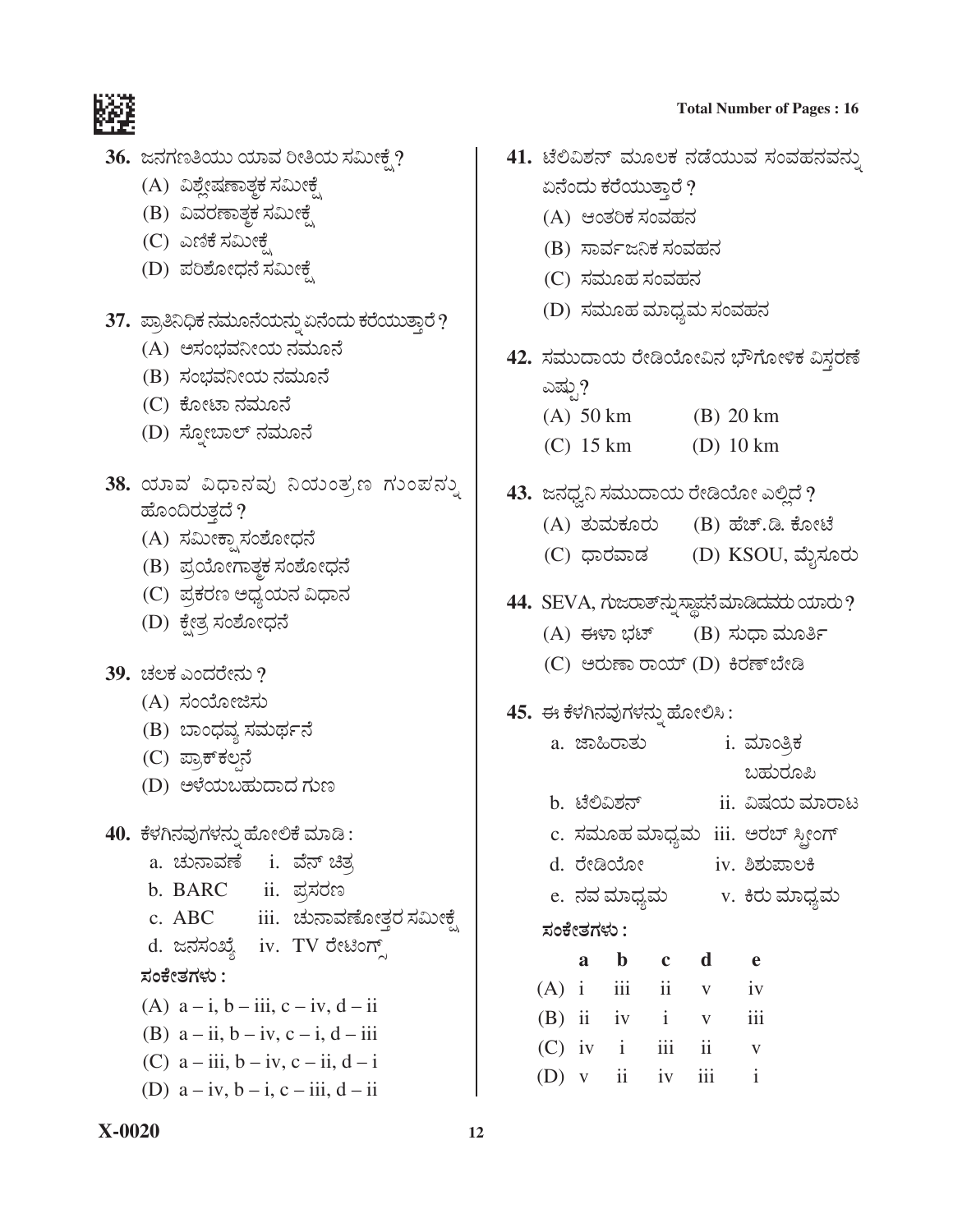- **36.** What type of survey is census ?
	- (A) Analytical survey
	- (B) Descriptive survey
	- (C) Enumeration survey
	- (D) Exploratory survey
- **37.** What is also known as representative sample ?
	- (A) Non-Probability Sampling
	- (B) Probability Sampling
	- (C) Quota Sampling
	- (D) Snowball Sampling
- **38.** Which Methodology has control group ?
	- (A) Survey Research
	- (B) Experimental Research
	- (C) Case Study Method
	- (D) Field Research
- **39.** What is a variable ?
	- (A) Construct
	- (B) Establish Relationship
	- (C) Hypothesis
	- (D) Measurable Attribute
- **40.** Match the following :
	- a. Elections i. Venn Diagram b. BARC ii. Circulation c. ABC iii. Exit polls d. Population iv. TV Ratings **Codes :** (A)  $a - i$ ,  $b - iii$ ,  $c - iv$ ,  $d - ii$ (B)  $a - ii, b - iv, c - i, d - iii$
	- (C)  $a iii$ ,  $b iv$ ,  $c ii$ ,  $d i$
	- (D)  $a iv, b i, c iii, d ii$
- **41.** What type of communication that is through television ?
	- (A) Intrapersonal communication
	- (B) Public communication
	- (C) Mass communication
	- (D) Mass media communication
- **42.** What is the geographical reach of Community Radio ?
	- (A) 50 km (B) 20 km
	- (C) 15 km (D) 10 km
- 43. Janadhwani Community Radio is located in which place ?
	- (A) Tumkur (B) H. D. Kote
	- (C) Dharwar (D) KSOU, Mysuru
- 44. Who established SEVA, Gujarat ?
	- (A) Ela Bhatt (B) Sudha Murthy
	- (C) Aruna Roy (D) Kiran Bedi
- **45.** Match the following :

|             | a. Advertising i. Magic |                         |              |                                |                    |  |  |
|-------------|-------------------------|-------------------------|--------------|--------------------------------|--------------------|--|--|
|             |                         |                         |              |                                | <b>Multipliers</b> |  |  |
|             | b. TV                   |                         |              |                                | ii. Idea Merchants |  |  |
|             |                         |                         |              | c. Mass Media iii. Arab Spring |                    |  |  |
|             | d. Radio                |                         |              | iv. Baby Sitter                |                    |  |  |
|             |                         |                         |              | e. New Media v. Little Media   |                    |  |  |
|             | Codes:                  |                         |              |                                |                    |  |  |
|             | a                       | $\mathbf b$             | $\mathbf c$  | d                              | e                  |  |  |
| $(A)$ i     |                         | iii                     | ii           | $\mathbf V$                    | iv                 |  |  |
| $(B)$ ii iv |                         |                         | $\mathbf{i}$ | V                              | iii                |  |  |
| $(C)$ iv i  |                         |                         | iii          | ii                             | V                  |  |  |
| (D)         | V                       | $\overline{\mathbf{1}}$ | iv           |                                | $\mathbf{i}$       |  |  |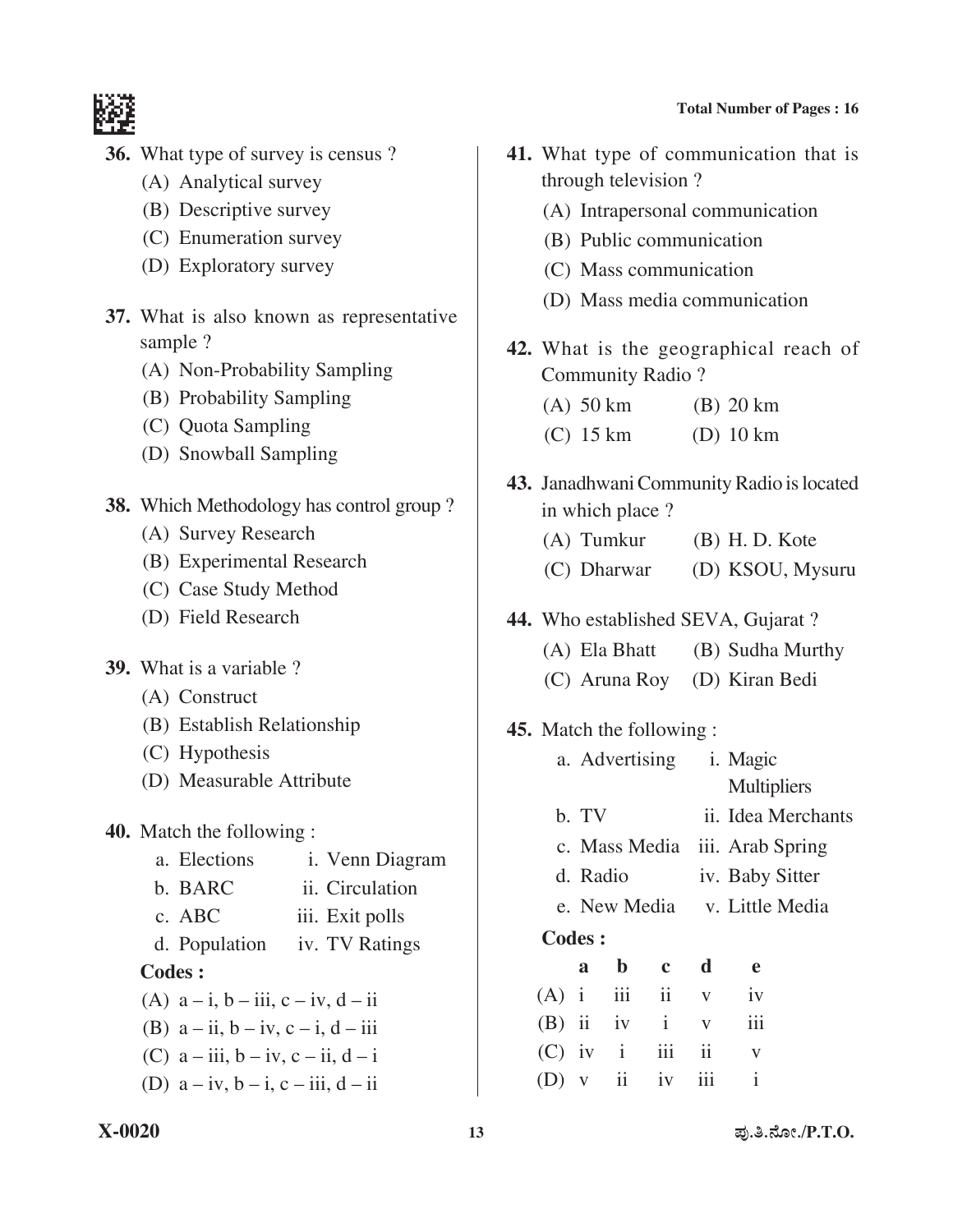#### **Total Number of Pages: 16**



46. ಈ ಕೆಳಗಿನ ಪ್ರಶ್ತೆಯಲ್ಲಿ ಎರಡು ವಾದಗಳನ್ನು ಕೊಡಲಾಗಿದೆ (i) ಮತ್ತು (ii). ಯಾವ ವಾದ "ಪುಬಲ"ವಾಗಿದೆ ಮತ್ತು ಯಾವ ವಾದ ''ದುರ್ಬಲ''ವಾಗಿದೆ ಎಂದು ನಿರ್ಧರಿಸಿ, ಕೆಳಗಿನವುಗಳಲ್ಲಿಸರಿಯಾದ ಉತ್ತರವನ್ನು ಆರಿಸಿ. ಹೇಳಿಕೆ :

ಉತ್ಪನ್ಗಳ ಜಾಹೀರಾತು ನಿಷೇಧ ಇರಬೇಕೇ ? ವಾದಗಳು :

- <u>i. ಹೌದು, ಜಾಹೀರಾತಿಗೆ ಖರ್ಚು ಮಾಡುವ ಹಣದ</u> ಮೊತ್ತ ದೊಡ್ಡದು ಮತ್ತು ಇದು ಉತ್ಪನ್ನದ ವೆಚ್ಚವನ್ನು ಉಬ್ಬಿಸುತ್ತದೆ.
- ii. ಇಲ್ಲ, ಇದು ಜಾಹೀರಾತಿನ ಕಾಲ, ನಿಮ್ಮ ಜಾಹೀರಾತು ಪ್ರತಿಸ್ಪರ್ಧಿಗಿಂತ ಉತ್ತಮವಾಗಿದ್ದಲ್ಲಿ ಮಾತ್ರ ನಿಮ್ಮ ಉತನ್ನ ಮಾರಾಟವಾಗುವುದು.
- (A) ಕೇವಲ ವಾದ (i) ಪ್ರಬಲವಾಗಿದೆ
- (B) ಕೇವಲ ವಾದ (ii) ಪ್ರಬಲವಾಗಿದೆ
- (C) ವಾದ (i) ಮತ್ತು ವಾದ (ii) ಪ್ರಬಲವಾಗಿಲ್ಲ
- (D) ಎರಡೂ ವಾದಗಳು ಪ್ರಬಲವಾಗಿದೆ
- 47. ಈ ಕೆಳಗಿನ ಪ್ರಶ್ನೆಯಲ್ಲಿ ಒಂದು ಹೇಳಿಕೆಗೆ ಎರಡು ಊಹೆಗಳಿವೆ (i) ಮತ್ತು (ii). ಊಹೆಯೆಂದರೆ ಏನಾದರೂ ಆಗಿರಬೇಕೆಂದುಕೊಳ್ಳುವುದು ಅಥವಾ ಭಾವಿಸುವುದು. ಈ ಕೆಳಗಿನ ಹೇಳಿಕೆ ಮುತ್ತು ಊಹೆಗಳನ್ನು ನೋಡಿ, ಯಾವ ಊಹೆ, ಹೇಳಿಕೆಯಲ್ಲಿ ಸೂಚ್ಯವಾಗಿದೆಯೆಂದು ತಿಳಿಸಿ.

ಹೇಳಿಕೆ :

''ಇದು ಹೊಳೆಯುತ್ತಿದೆ, ಆದ್ದರಿಂದ ಇದು ಚಿನ್ನ!'' ಊಹೆಗಳು :

- i. ಹೊಳಪಿರುವುದೆಲ್ಲಾ ಚಿನ್ನ
- ii. ಹೊಳೆಯುವ ವಸ್ತುಗಳೆಲ್ಲ ಚಿನ್ನ ಅಲ್ಲ
- (A) ಕೇವಲ ಊಹೆ (i) ಮಾತ್ರ ಸೂಚ್ಯವಾಗಿದೆ
- (B) ಕೇವಲ ಊಹೆ (ii) ಮಾತ್ರ ಸೂಚ್ಯವಾಗಿದೆ
- (C) ಊಹೆ (i) ಮತ್ತು (ii) ಸೂಚ್ಯವಾಗಿಲ್ಲ
- (D) ಎರಡೂ ಊಹೆಗಳು ಸೂಚ್ಯವಾಗಿದೆ
- 48. ಕೆಳಗಿನ ಹೇಳಿಕೆಗಳನ್ನು ಪರಿಗಣಿಸಿ :
	- 1. ಎಲ್ಲಾ ದೇಶಗಳು ಖಂಡಗಳಾಗಿವೆ.
	- 2. ಕೆಲವು ದೇಶಗಳು ಸಾಗರಗಳಾಗಿವೆ.
	- 3. ಯಾವುದೇ ಸಾಗರ ಸಮುದ್ರವಾಗಿಲ್ಲ.
	- 4. ಎಲ್ಲಾ ಸಮುದ್ರ ಖಂಡಗಳಾಗಿವೆ.

ಈ ಕೆಳಗಿನ ಯಾವ ತೀರ್ಮಾನವನ್ನು ಮೇಲಿನ ಹೇಳಿಕೆಗಳಿಂದ ಪಡೆಯಬಹುದು ?

- (A) ಕೆಲವು ಸಮುದ್ರಗಳು ದೇಶಗಳಾಗಿವೆ
- (B) ಎಲ್ಲಾ ಸಾಗರಗಳು ಖಂಡಗಳಾಗಿವೆ
- (C) ಕೆಲವು ಸಾಗರಗಳು ಖಂಡಗಳಾಗಿವೆ
- (D) ಎಲ್ಲಾ ದೇಶಗಳು ಸಾಗರಗಳಾಗಿವೆ
- 49. ಕೆಳಗೆ ಕೊಟ್ಟಿರುವ ಜೋಡಿ ಪದಗಳಿಂದ ಸಂಬಂಧವನ್ನು ಹೊಂದಿದ ಪದಗಳ ಜೋಡಿಯನ್ನು ಆರಿಸಿ.
	- ಮರ: ಸಸಿ $:$ : ?
	- (A) ಬಂಡೆ: ಪರ್ವತ
	- (B) ಕುದುರೆ: ಈನು
	- (C) ದೈತ್ಯ : ಕುಬ್ಜ
	- (D) ಗುಡಿಸಲು : ಮಹಲು
- 50. ಈ ಕೆಳಗಿನ ನಾಲ್ಕು A D ಪದಗಳಲ್ಲಿ ಮೂರು ಸಮಾನವಾಗಿದೆ ಮತ್ತು ಒಂದು ಭಿನ್ನವಾಗಿದೆ. ಭಿನ್ನವಾದದ್ದು ಯಾವುದೆಂದು ಗುರುತಿಸಿ.
	- (A) ಮಲ್ಲಿಗೆ
	- (B) ಕಮಲ
	- $(C)$  ಗುಲಾಬಿ
	- (D) ಚೆಂಡು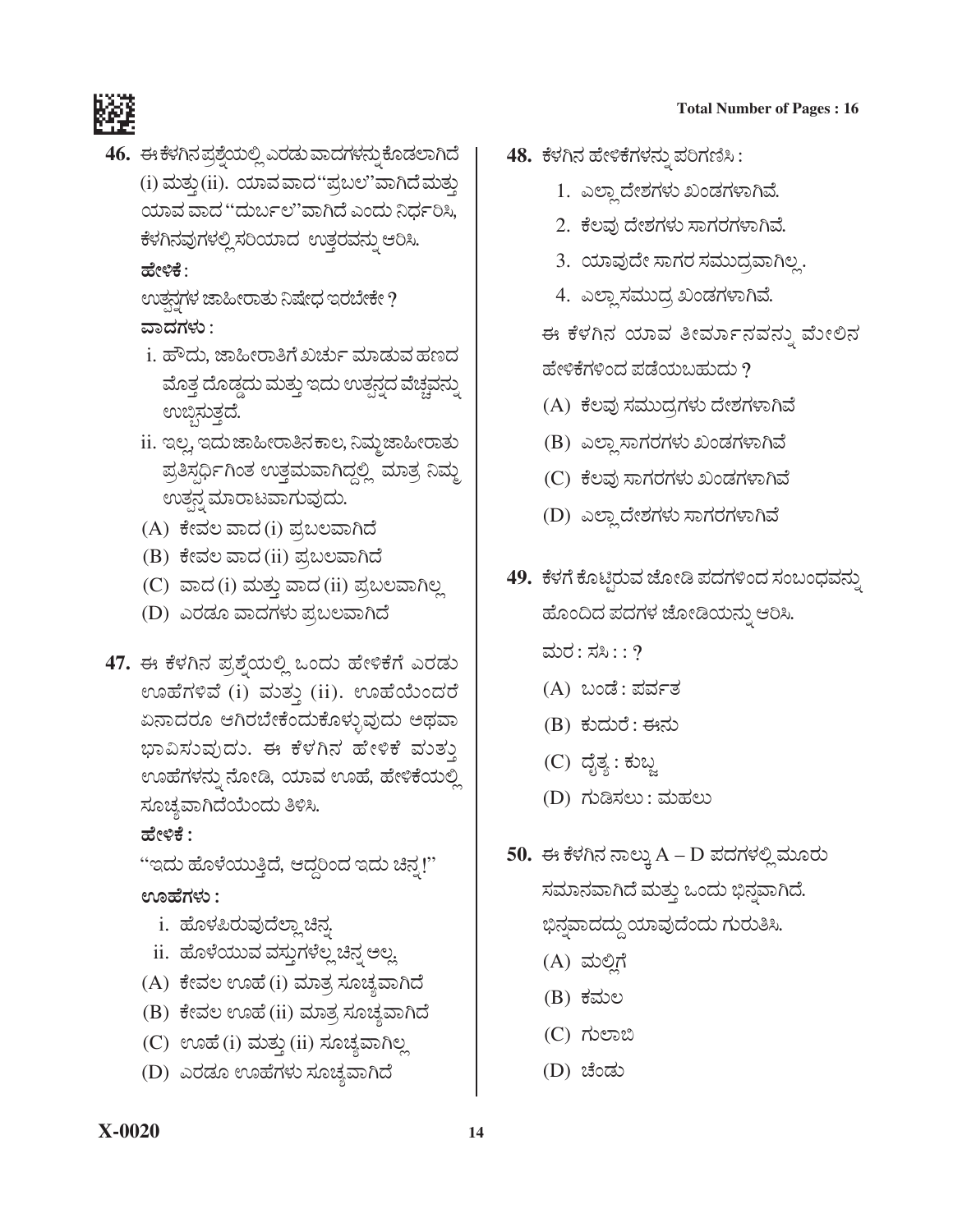

**46.** The question below is followed by two arguments (i) and (ii). Decide which of the arguments is "strong" and which is "weak". Choose the correct answer from the given below :

## **Statement** :

 Should there be a ban on product advertising ?

## **Arguments** :

- i. Yes, the money spent on advertising is huge and it inflates the cost of the product.
- ii. No, it is an age of advertising, unless your advertisement is better than that of your competitors the product will not sell.
- (A) Only the argument (i) is strong
- (B) Only the argument (ii) is strong
- (C) Neither argument (i) nor argument (ii) is strong
- (D) Both the arguments are strong
- **47.** In the following question a statement is followed by two assumptions (i) and (ii). An assumption is something supposed or taken for granted. Consider the statement and the following assumptions and decode which of the following assumptions is implicit in the statement.

#### **Statement** :

"It glitters, so it is gold!"

#### **Assumptions** :

- i. All that glitters is gold.
- ii. Glittering things are not gold.
- (A) Only assumption (i) is implicit
- (B) Only assumption (ii) is implicit
- (C) Neither assumption (i) nor (ii) is implicit
- (D) Both the assumptions are implicit
- **48.** Consider the following statements.
	- 1. All countries are Continents.
	- 2. Some countries are Oceans.
	- 3. No Ocean is a Sea.
	- 4. All Seas are Continents.

 Which of the following inference can be drawn from the above statements ?

- (A) Some Seas are Countries
- (B) All Oceans are Continents
- (C) Some Oceans are Continents
- (D) All Countries are Oceans
- **49.** Choose the pair of words which show the same relationship as given below.

Tree : Sapling : : ?

- (A) Rock : Mountain
- (B) Horse : Foal
- (C) Giant : Dwarf
- (D) Hut : Mansion
- **50.** Among the four terms marked A – D, three terms are similar and one is dissimilar. Find the one that is not similar.
	- (A) Jasmine
	- (B) Lotus
	- (C) Rose
	- (D) Marigold